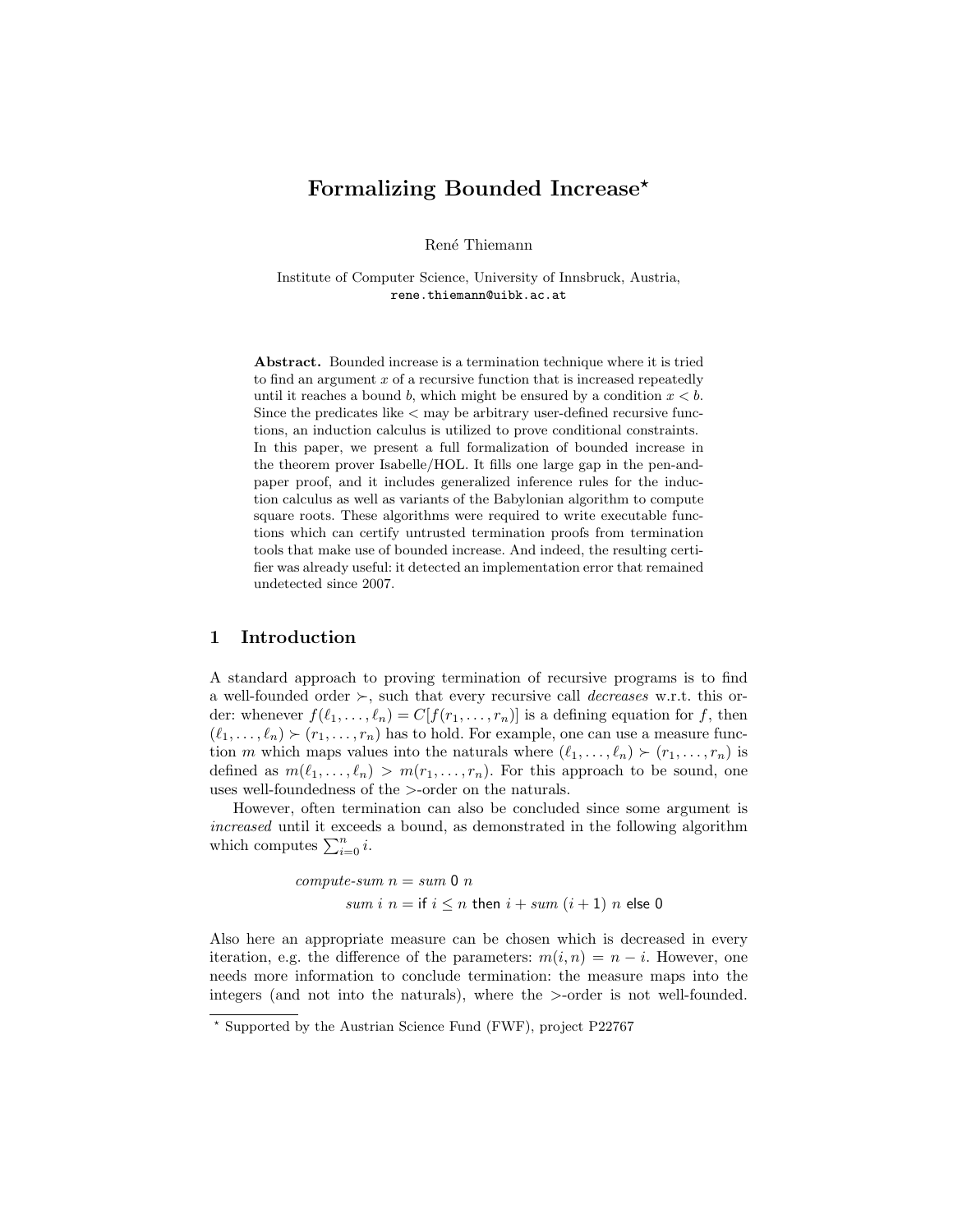Only in combination with the condition  $i \leq n$  one can conclude that the value  $n-i$  is bounded from below and thus, termination of the function.<sup>[1](#page-1-0)</sup>

In the remainder of the paper, we are focussing on term rewrite systems (TRSs), a simple yet powerful computational model that underlies much of declarative programming and theorem proving—for example, both Haskell-functions and Isabelle/HOL-functions can be translated into TRSs such that termination of the TRSs implies termination of the functions [\[7,](#page-15-0)[15\]](#page-15-1). For TRSs, the above kind of termination argument has been introduced as the termination technique *bounded increase* [\[9\]](#page-15-2), where measure functions like  $m(i, n) = n - i$  are allowed in the form of polynomial orders [\[16\]](#page-15-3).

To improve the reliability of automated termination tools for TRSs like AProVE  $[8]$  and  $T_TT_2$  [\[13\]](#page-15-5), we already formalized several termination techniques (IsaFoR) which resulted in a certifier (CeTA) which validates or invalidates untrusted termination proofs [\[20\]](#page-15-6). Other certifiers are based on the alternative formalizations Coccinelle [\[6\]](#page-15-7) and CoLoR [\[5\]](#page-15-8). Due to the certifiers, bugs have been detected in the automated termination tools, which remained without notice for several years and could easily be fixed after their detection.

However, CeTA can only certify those proofs where all applied termination techniques have been formalized. And in order to achieve a high coverage, the integration of bounded increase is essential. For example, in the latest international termination competition in 2012, two versions of AProVE participated: one unrestricted version, and one which only uses techniques that are supported by CeTA; a detailed inspection of the proofs revealed that for more than half of the termination proofs where only the unrestricted version was successful, the method of bounded increase was applied.

Although the termination argument behind bounded increase looks quite intuitive, we want to stress that the underlying soundness proofs are far from being trivial. To this end, consider the following TRS which is a reformulation of the previous algorithm as TRS. We list three problems that are solved in [\[9\]](#page-15-2).

$$
\begin{aligned} \text{compute-sum}(n) &\rightarrow \text{sum}(0,n) \\ \text{sum}(i,n) &\rightarrow \text{if}_{\text{sum}}(i \leq n, i, n) \\ \text{if}_{\text{sum}}(\text{true}, i, n) &\rightarrow i + \text{sum}(i+1, n) \\ \text{if}_{\text{sum}}(\text{false}, i, n) &\rightarrow 0 \end{aligned}
$$

- 1. Since interpretations are used which interpreted into the integers, for strong normalization one needs to know that there is a bound on the integers, which is obtained from analyzing side conditions.
- 2. Usually, for termination analysis of TRSs one uses orders which are weakly monotone w.r.t. contexts, i.e., whenever  $\ell \gtrsim r$  then  $C[\ell] \gtrsim C[r]$ . However, polynomials like  $n - i$  result in non-monotone orders  $\succeq$ .

<span id="page-1-0"></span><sup>&</sup>lt;sup>1</sup> Alternatively, one can define  $m(i, n) = n + 1 - i$  which maps into the naturals using the truncating subtraction  $\div$ . But again one requires the condition  $i \leq n$  for the termination proof, namely to ensure  $m(i, n) > m(i + 1, n)$ .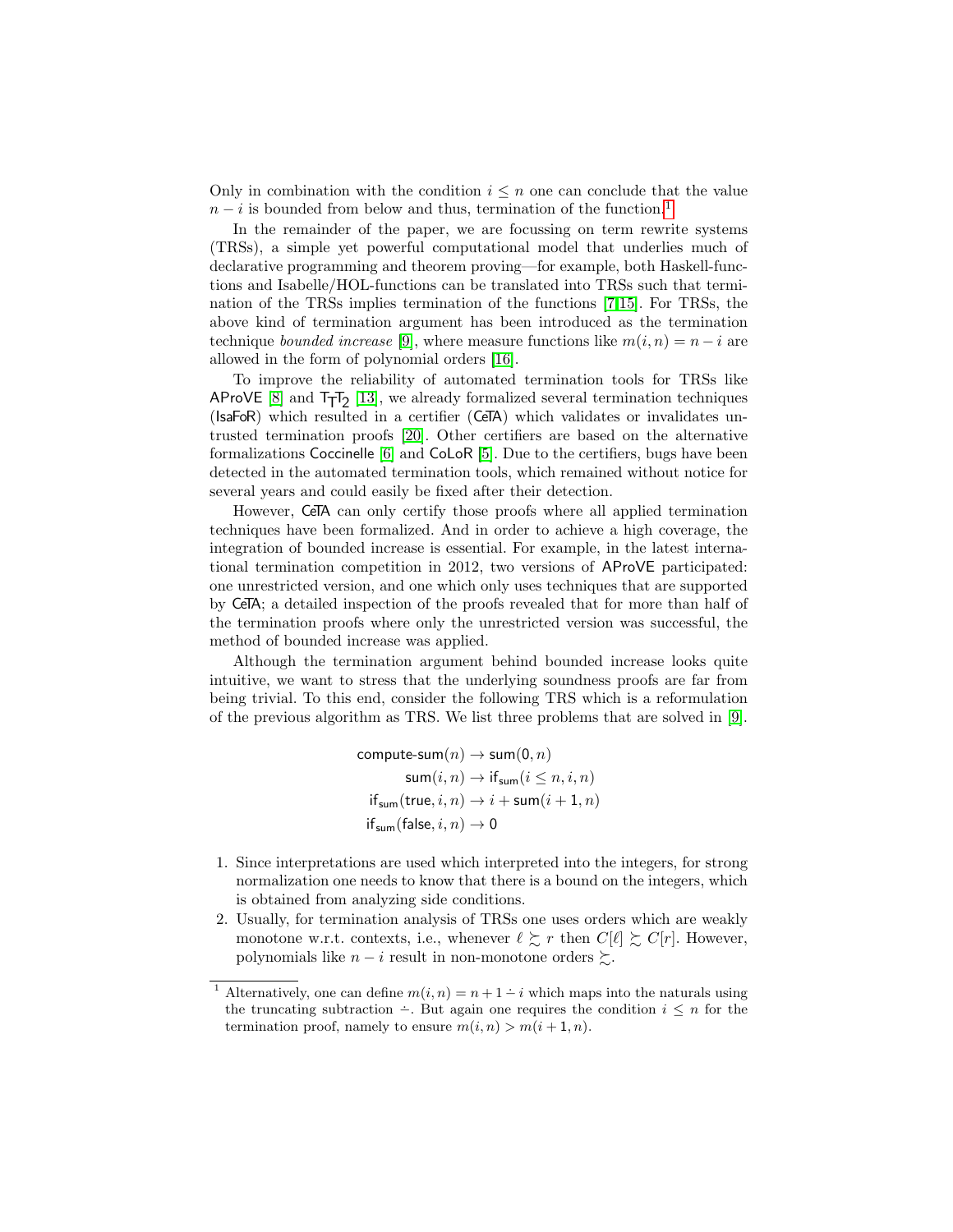3. Since there is no builtin arithmetic for pure term rewriting, one adds rewrite rules which compute  $\leq$ ,  $+$ , etc., like the following ones in  $\mathcal{R}_{\text{arith}}$ :

$$
0 \le y \to \text{true} \qquad 0 + y \to y
$$
  
s(x) \le 0 \to \text{false} \qquad s(x) + y \to s(x + y)  
s(x) \le s(y) \to x \le y

Concrete numbers n in  $\mathcal{R}_{\text{sum}}$  are directly replaced by  $s^n(0)$  where s and 0 are the constructors for natural numbers.

As a consequence, conditions like  $i \leq n$  are not arithmetic constraints, but rewrite constraints  $i \leq n \rightarrow_{\mathcal{R}}^*$  true where  $\mathcal R$  is a TRS which contains the rules of  $\mathcal{R}_{\text{arith}}$ . As a result, one has to be able to solve conditional constraints of the form  $t_1 \rightarrow_{\mathcal{R}}^* t_2 \longrightarrow t_3 \succ t_4$ .

The paper is structured as follows: after the preliminaries in Sect. [2,](#page-2-0) we shortly recapitulate the solutions in [\[9\]](#page-15-2) to all three problems in Sect. [3–](#page-4-0)[5](#page-8-0) and present their formalization. Here, major gaps in the original proofs are revealed, and the existing results are generalized. In Sect. [6](#page-12-0) we illustrate complications that occurred when trying to extend our certifier towards bounded increase, which also forced us to formalize a precise algorithm to compute square roots.

# <span id="page-2-0"></span>2 Preliminaries

We briefly recall some basic notions of term rewriting [\[2\]](#page-15-9).

The set of (first-order) terms over some signature  $\mathcal F$  and variables  $\mathcal V$  is written as  $\mathcal{T}(\mathcal{F}, \mathcal{V})$ . A context C is a term with one hole  $\Box$ , and  $C[t]$  is the term where  $\Box$  is replaced by t. The term t is a subterm of s iff  $s = C[t]$  for some C, and it is a proper subterm if additionally  $s \neq t$ . A substitution  $\sigma$  is a mapping from variables to terms. It is extended homomorphically to terms where we write  $t\sigma$ for the application of  $\sigma$  on t. A TRS is a set of rules  $\ell \to r$  for terms  $\ell$  and r. The rewrite relation of a TRS R is defined as  $s \to_R t$  iff  $s = C[\ell \sigma]$  and  $t = C[r\sigma]$  for some  $\ell \to r \in \mathcal{R}$ ,  $\sigma$ , and C. By  $NF(\mathcal{R})$  we denote the normal forms of  $\mathcal{R}$ , i.e., those terms s where there is no t such that  $s \rightarrow \mathcal{R}$  t. A substitution  $\sigma$  is normal w.r.t. R iff  $\sigma(x) \in NF(\mathcal{R})$  for all x. A symbol f is defined w.r.t. R iff there is some rule  $f(\ldots) \to r \in \mathcal{R}$ . The remaining symbols are called *constructors* of  $\mathcal{R}$ .

Throughout this paper we are interested in the innermost rewrite relation  $\overrightarrow{A}_{\mathcal{R}}$  which is defined like  $\rightarrow_{\mathcal{R}}$  with the additional requirement that all proper subterms of  $\ell \sigma$  must be normal forms w.r.t.  $\mathcal{R}^2$  $\mathcal{R}^2$ . We write  $SIN_{\mathcal{R}}(t)$  to indicate

<span id="page-2-1"></span><sup>&</sup>lt;sup>2</sup> In IsaFoR we consider a more general definition of innermost rewriting, where the proper subterms of  $\ell \sigma$  must be normal forms w.r.t. some TRS Q which is independent from  $R$ . All results in this paper have been proven for this generalized notion of rewriting under the condition that  $NF(Q) \subseteq NF(R)$ . This generalization was important, as it is also utilized in the termination proofs that are generated by AProVE. Moreover, the generalized innermost rewrite relation has the advantage that it is monotone w.r.t.  $\mathcal{R}$ . However, to improve the readability, in this paper we just use  $\dot{\rightarrow}_{\mathcal{R}}$ , i.e., we fix  $\mathcal{Q} = \mathcal{R}$ .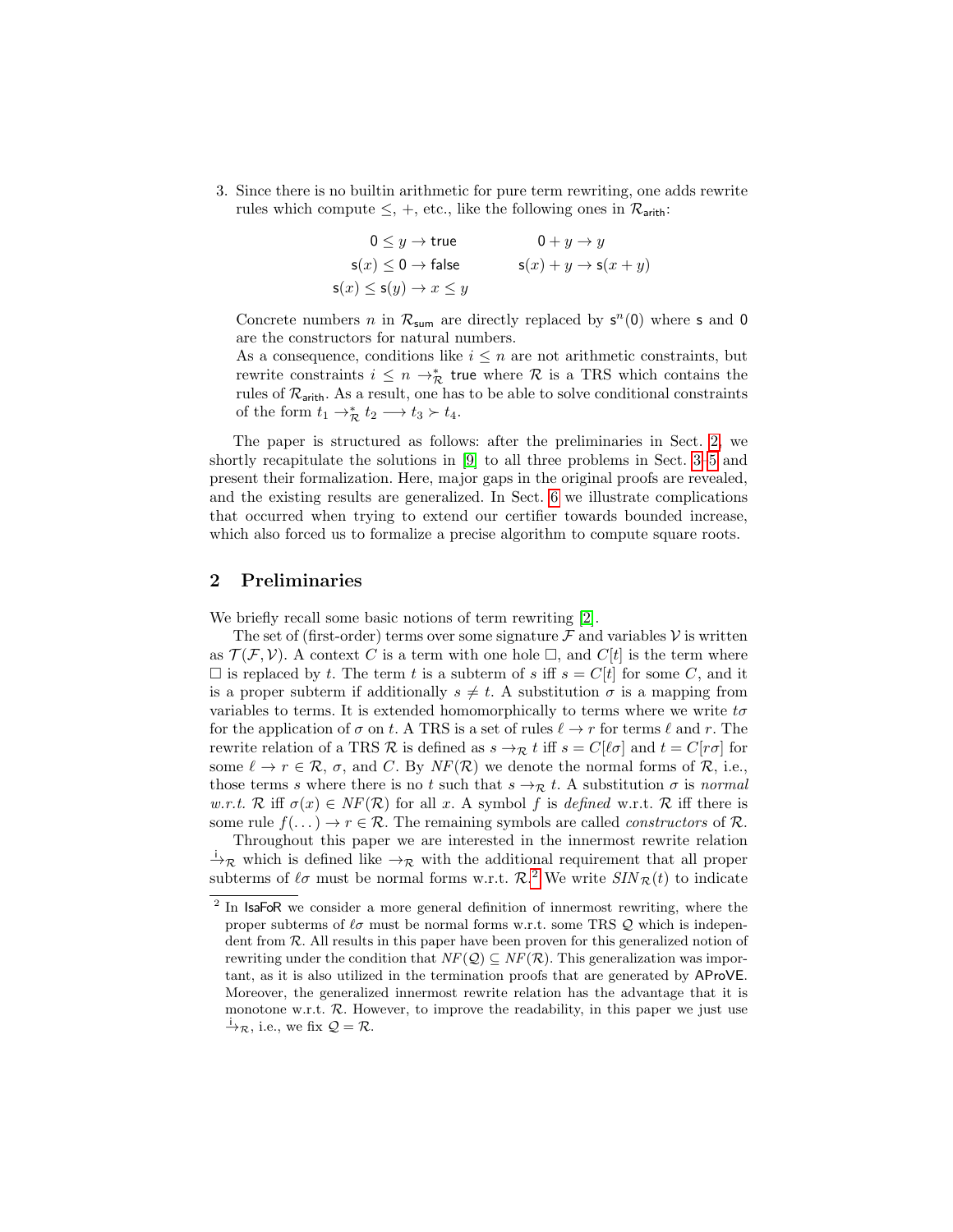that the term  $t$  is strongly normalizing w.r.t. the innermost rewrite relation, i.e., there is no infinite derivation  $t \stackrel{i}{\to} \mathcal{R}$   $t_1 \stackrel{i}{\to} \mathcal{R}$   $t_2 \stackrel{i}{\to} \mathcal{R}$  ..., and  $\text{SIN}(\mathcal{R})$  denotes innermost termination of  $\mathcal{R}$ , i.e., strong normalization of  $\stackrel{\text{i}}{\rightarrow}\mathcal{R}$ .

A popular way to prove innermost termination of TRSs is to use dependency pairs [\[1,](#page-14-0)[10\]](#page-15-10), which capture all calls of a TRS.

Example 1. Let  $\mathcal{R} := \mathcal{R}_{\text{sum}} \cup \mathcal{R}_{\text{arith}}$  where additionally the number 1 in  $\mathcal{R}_{\text{sum}}$  has been replaced by  $s(0)$ . Then the following set  $P$  contains those dependency pairs of  $R$  which correspond to recursive calls.

<span id="page-3-0"></span>
$$
\operatorname{\mathsf{sum}}^{\sharp}(i,n) \to \operatorname{if}^{\sharp}_{\operatorname{\mathsf{sum}}}(i \leq n, i, n) \qquad (1) \qquad \operatorname{\mathsf{s}}(x) \leq^{\sharp} \operatorname{\mathsf{s}}(y) \to x \leq^{\sharp} y \qquad (3)
$$

$$
\mathsf{if}^{\sharp}_{\mathsf{sum}}(\mathsf{true}, i, n) \to \mathsf{sum}^{\sharp}(i + \mathsf{s}(0), n) \qquad (2) \qquad \qquad \mathsf{s}(x) \dashv^{\sharp} y \to x \dashv^{\sharp} y \qquad (4)
$$

Here, the sharped-symbols are fresh  $tuple$ -symbols  $(\mathcal{F}^{\sharp})$  which can be treated differently from their defined counterparts when parametrizing orders, etc.

The major theorem of dependency pairs tells us for Ex. [1](#page-3-0) that  $\mathcal R$  is innermost terminating iff there is no (minimal) innermost  $(\mathcal{P}, \mathcal{R})$ -chain. Here, a chain is an infinite derivation of the form

<span id="page-3-6"></span><span id="page-3-5"></span><span id="page-3-4"></span><span id="page-3-3"></span><span id="page-3-2"></span>
$$
s_1 \sigma_1 \to_{\mathcal{P}} t_1 \sigma_1 \xrightarrow{i}^* \mathcal{R} s_2 \sigma_2 \to_{\mathcal{P}} t_2 \sigma_2 \xrightarrow{i}^* \mathcal{R} \dots \tag{*}
$$

where all  $s_i \to t_i \in \mathcal{P}$  and all  $s_i \sigma_i \in NF(\mathcal{R})$ . The chain is minimal if  $SIN_{\mathcal{R}}(t_i \sigma_i)$ for all i. Intuitively, the step from  $s_i\sigma$  to  $t_i\sigma$  corresponds to a recursive call, and the step from  $t_i\sigma$  to  $s_{i+1}\sigma_{i+1}$  evaluates the arguments before the next call.

In the remainder of this paper we assume some fixed TRS  $R$  and in examples we always use the TRS  $R$  of Ex. [1.](#page-3-0) Consequently, in the following we use the notion of P-chain instead of  $(\mathcal{P}, \mathcal{R})$ -chain where P is some set of (dependency) pairs  $s \to t$ . We call P terminating iff there is no minimal P-chain.<sup>[3](#page-3-1)</sup>

One major technique to show termination of  $\mathcal P$  is the reduction pair processor [\[10\]](#page-15-10) which removes pairs from  $P$ —and termination can eventually be concluded if all pairs have been removed. This technique has been formalized for all certifiers [\[5,](#page-15-8)[6](#page-15-7)[,20\]](#page-15-6).

**Theorem 2.** Let  $(\succsim, \succ)$  be a reduction pair, *i.e.*,  $\succ$  *is an order which is strongly* normalizing,  $\sum$  is a quasi-order satisfying  $\sum \circ \succ \circ \sum \subseteq \succ$ , both  $\succ$  and  $\sum$  are stable (closed under substitutions), and  $\succsim$  is monotone (closed under contexts). A set of pairs P is terminating if  $\mathcal{P} \subseteq \succ \cup \succsim$ ,  $\mathcal{R} \subseteq \succsim$ , and  $\mathcal{P} \setminus \succ$  is terminating.

One instance of reduction pairs stems from polynomial interpretations over the naturals [\[16\]](#page-15-3) where every symbol is interpreted by a polynomial over the naturals, and  $s \succsim t$  is defined as  $[s] \geq [t]$  (similarly,  $s \succ t$  iff  $[s] > [t]$ ).

<span id="page-3-1"></span><sup>&</sup>lt;sup>3</sup> In the literature termination of  $P$  is called finiteness of  $(P, R)$ . We use the notion of termination here, so that " $\mathcal{P}$  is finite" does not have two meanings: finiteness of the set  $\mathcal P$  or absence of  $\mathcal P$ -chains. In IsaFoR, the latter property is called *finite-dpp*, but as for the innermost rewrite relation, IsaFoR uses a more general notion of chain, which is essential for other termination techniques. To be more precise we do not only consider the 3 components  $(\mathcal{P}, \mathcal{R}, \text{ and a minimality flag})$  to define chains, but 7: strict and weak pairs, strict and weak rules, strategy, minimality flag, and a flag to indicate whether substitutions have to return normal forms on free variables.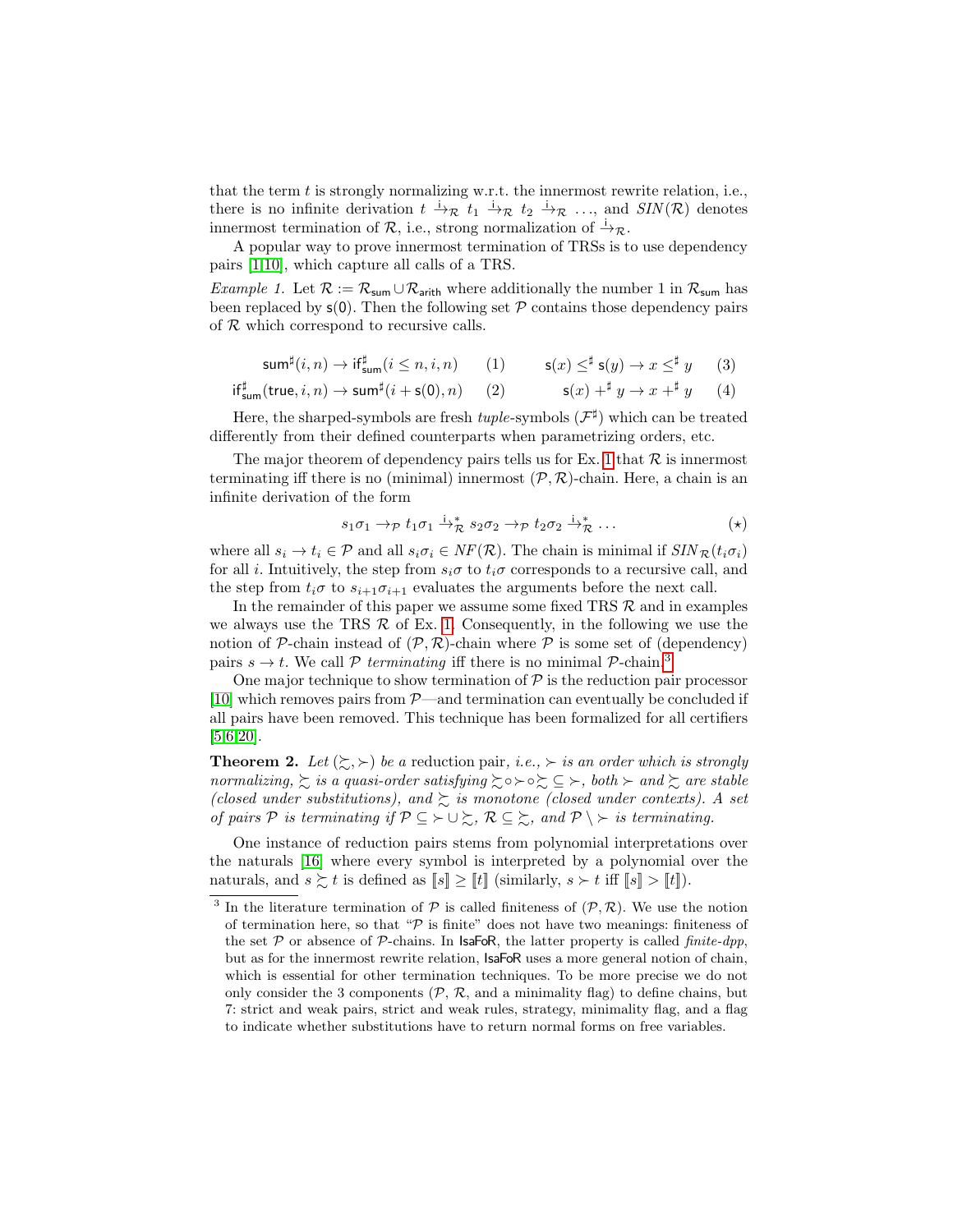#### <span id="page-4-0"></span>3 First problem: no strong normalization

Since for bounded increase interpretations into the integers are used where  $\geq$  is not strongly normalizing, the reduction pair processor has to be adapted, as the resulting strict order  $\succ$  is not strongly normalizing [\[9\]](#page-15-2). Instead, it is required that  $\geq$  is non-infinitesimal, which is defined as absence of infinite sequences  $t_1 \geq t_2$ ... which additionally satisfy  $t_i \succ c$  for all i where c is some constant. However, weakening strong normalization to being non-infinitesimal requires to strengthen other preconditions in the reduction pair processor: in detail, termination of  $\mathcal{P} \setminus \mathcal{P}$ does no longer suffice, but additionally one requires that termination is ensured if all bounded pairs are removed, i.e., termination of  $\mathcal{P} \setminus \{s \to t \mid s \succsim c\}.$ 

Another adaptation is required when trying to solve term constraints, which is a distinction between symbols of  $\mathcal F$  and tuple symbols. It is easily motivated: if every symbol is mapped to an integer, then polynomial constraints like  $2x \geq x$ are no longer satisfied, since x might be instantiated by some negative value. However,  $2x \geq x$  holds over the naturals. Since one wants to be able to conclude  $2x \geq x$ , one uses interpretations where all *F*-symbols are interpreted by naturals, and only the tuple symbols in  $\mathcal{F}^{\sharp}$  may interpret into the integers. As a consequence,  $2x \geq x$  can be concluded, but  $\succ$  and  $\succsim$  are no longer stable, since we only get closure under those substitutions which instantiate all variables by terms from  $\mathcal{T}(\mathcal{F}, \mathcal{V})$ —this property is called  $\mathcal{F}$ -stable and these substitutions are called F-substitutions.

Of course, if one wants to use F-stable orders  $\geq$  and  $\succ$  in the reduction pair processor, one has to know that all substitutions  $\sigma_i$  in a chain  $(\star)$  can be chosen as  $\mathcal F$ -substitutions, a property which is named signature extension: if we can prove termination if we only consider  $F$ -substitutions, then we can prove termination for arbitrary larger signatures like  $\mathcal{F} \cup \mathcal{F}^{\sharp}$ . In [\[9,](#page-15-2) proof of Thm. 11, technical report] signature extensions are taken for granted ("clearly"), most likely since signature extensions are possible for (innermost) termination analysis on the level of TRSs. However, in [\[17\]](#page-15-11) we proved that signature extensions are unsound on the level of minimal chains. Luckily, we were able to formalize that for (minimal) innermost chains, signature extensions are indeed sound. The efforts to get this result is in stark contrast to "clearly":  $\approx 900$  lines, cf. the locale cleaning-innermost within the theory Signature-Extension.thy.

Concerning the restriction to  $\mathcal F$ -stable orders, in the formalization we also added a new feature which is not present in [\[9\]](#page-15-2): the restriction to  $\mathcal{F}\text{-monotone}$ orders. For example, if we interpret  $[[f]](x) = x^2$ , then the resulting order  $\succsim$  is not monotone, as the arguments range over all integers. For  $\mathcal{F}\text{-monotone orders}$ it is instead only required that these are monotone if all arguments are terms from  $\mathcal{T}(\mathcal{F}, \mathcal{V})$ , i.e., in the case of polynomial orders, if the arguments evaluate to natural numbers. Hence, the interpretation  $[[f]](x) = x^2$  is F-monotone.

Since we need to prove termination of  $\mathcal{P} \setminus \{s \to t \mid s \succsim \mathsf{c}\}\)$ , it is essential that at least one of the pairs is bounded. However, if we use an interpretation like  $[\textsf{sum}^{\sharp}](i,n) = [\![\textsf{if}^{\sharp}_{\textsf{sum}}](b,i,n) = n - i$ , then none of the pairs [\(1\)](#page-3-3) and [\(2\)](#page-3-4) is bounded. So, we will not make progress using this interpretation without further adaptations. To this end, conditions are added where for every pair in a chain, one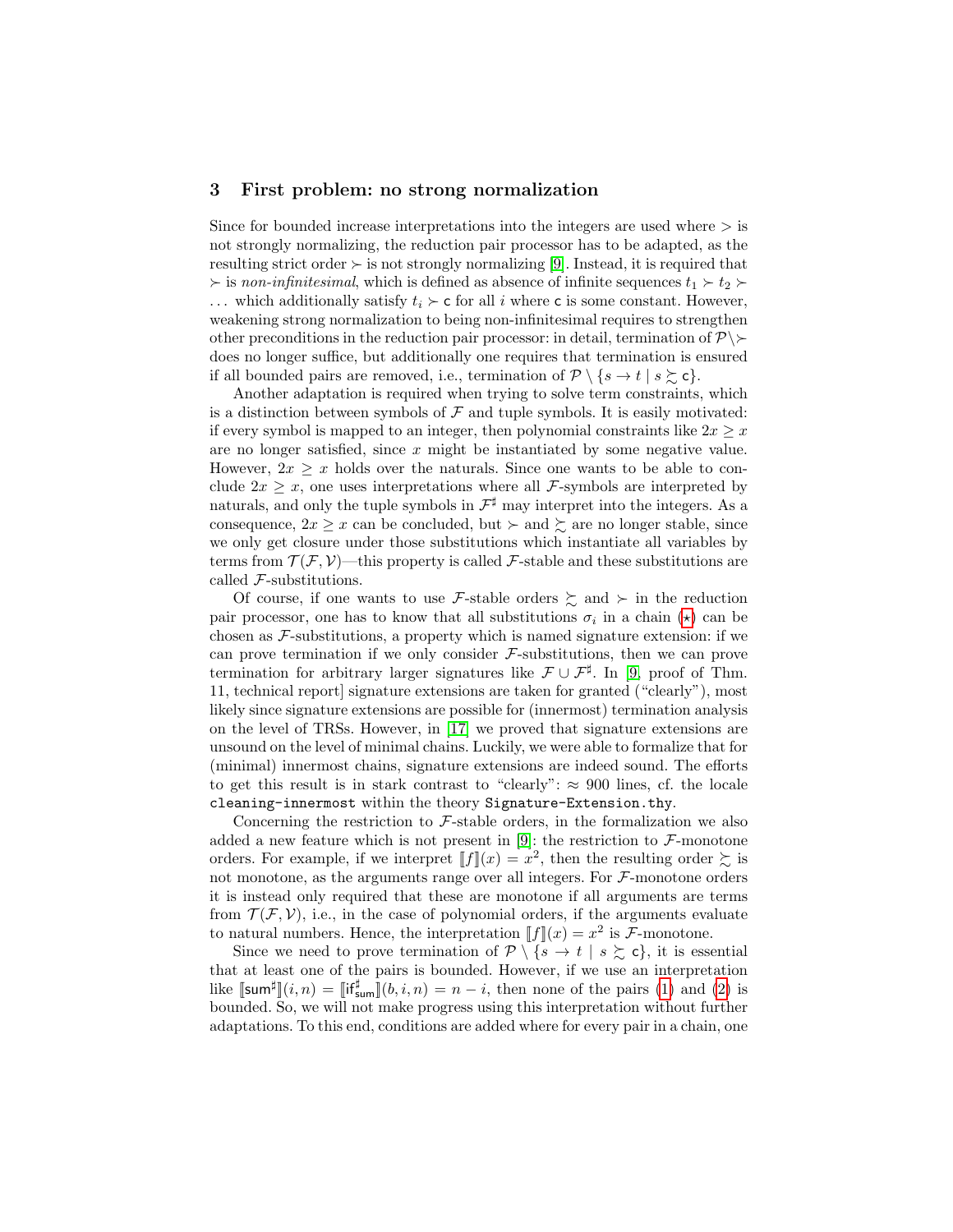obtains the conditions from the adjacent pairs in the chain: for example, when considering the preceding rewrite steps of some pair  $s \to t$ , instead of demanding s  $\geq$  c for boundedness, one can demand that all implications  $v \stackrel{i}{\rightarrow} s \rightarrow s \geq 0$ are satisfied for every variable renamed pair  $u \to v \in \mathcal{P}$  and every instantiation of the variables with normal forms.

More formally, we consider conditional constraints which are first-order formulas using atomic formulas of the form  $s \stackrel{i}{\to} t$ ,  $s \succsim t$ , and  $s \succ t$ . The satisfaction relation for normal F-substitutions  $\sigma$  (written  $\sigma \models \phi$ ) is defined as follows.

$$
\sigma \models \phi \text{ iff } \begin{cases} s\sigma \succsim t\sigma, & \text{if } \phi = s \succsim t \\ s\sigma \succ t\sigma, & \text{if } \phi = s \succ t \\ s\sigma \xrightarrow{\dot{\alpha}} \star t\sigma \wedge NF(t\sigma) \wedge SIN(s\sigma), & \text{if } \phi = s \xrightarrow{\dot{\alpha}} t \end{cases}
$$

The other logic connectives  $\longrightarrow$ ,  $\wedge$ ,  $\forall$  are treated as usual, and  $\models \phi$  is defined as  $\sigma \models \phi$  for all normal *F*-substitutions  $\sigma$ . Using these definitions, a constraint like  $s \succsim c$  can be replaced by  $\bigwedge u \, v \colon u \to v \in \mathcal{P} \implies |= v \stackrel{i}{\to}^* s \longrightarrow s \stackrel{\sim}{\sim} c$ .

The most tedious part when integrating this adaptation of conditional constraints into the formalization of the reduction pair processor was the treatment of variable renamed pairs: in  $(\star)$  we use several different substitutions of nonrenamed pairs, and we had to show that instead one can use one substitution where all pairs are variable renamed. And of course, when certifying termination proofs, one again has to work modulo variable names, since one does not know in advance how the variables have been renamed apart in the termination tool.

# 4 Second problem: no monotonicity

Monotonicity and stability are important to ensure the implication  $\mathcal{R} \subseteq \Sigma \implies$  $\frac{1}{2}\mathcal{R} \subseteq \Sigma$ . Using this implication with the requirement  $\mathcal{R} \subseteq \Sigma$  in the reduction pair processor allows to replace all  $\stackrel{i}{\rightarrow}\stackrel{*}{\mathcal{R}}$  in  $(\star)$  by  $\succsim$ .

For innermost rewriting, the requirement that all rules have to be weakly decreasing  $(\mathcal{R} \subseteq \Sigma)$  or equivalently,  $\ell \Sigma r$  for all  $\ell \to r \in \mathcal{R}$ ) can be reduced to demand a weak decrease of only the usable rules. Here, the usable rules of a term t are those rules of R which can be applied when reducing to at those positions which are relevant w.r.t. the order  $\succsim$ ; and the usable rules of P are the usable rules of all right-hand sides of  $P$ . We omit a formal definition (e.g., [\[10,](#page-15-10) Def. 21]) here, but just illustrate the usage in our running example.

<span id="page-5-0"></span>Example 3. We use the reduction pair processor (without the adaptations from the previous section) in combination with the polynomial order  $\llbracket \text{sum}^{\sharp} \rrbracket(i,n) =$  $[\![\text{if}^{\sharp}_{\textsf{sum}}]\!](b,i,n) = 0 \text{ and } [\![+\sharp]\!](x,y) = [\![\leq^{\sharp}]\!](x,y) = [\![\mathsf{s}]\!](x) = 1+x.$ 

The only rules that are required to evaluate the arguments of right-hand sides of  $\mathcal{P} = \{(1)–(4)\}\$  $\mathcal{P} = \{(1)–(4)\}\$  $\mathcal{P} = \{(1)–(4)\}\$  $\mathcal{P} = \{(1)–(4)\}\$  $\mathcal{P} = \{(1)–(4)\}\$ are the  $\leq$ -rules for  $(1)$  and the +-rules for  $(2)$ . However, since the first arguments of sum<sup>#</sup> and if<sup>#</sup><sub>sum</sub> are ignored by the polynomial order, there are no usable rules. Since moreover, all pairs are at least weakly decreasing, we can delete the strictly decreasing pairs [\(3\)](#page-3-6) and [\(4\)](#page-3-5) by the reduction pair processor. Hence, it remains to prove termination of  $\mathcal{P} \setminus \mathcal{P} = \{(1), (2)\}.$  $\mathcal{P} \setminus \mathcal{P} = \{(1), (2)\}.$  $\mathcal{P} \setminus \mathcal{P} = \{(1), (2)\}.$  $\mathcal{P} \setminus \mathcal{P} = \{(1), (2)\}.$  $\mathcal{P} \setminus \mathcal{P} = \{(1), (2)\}.$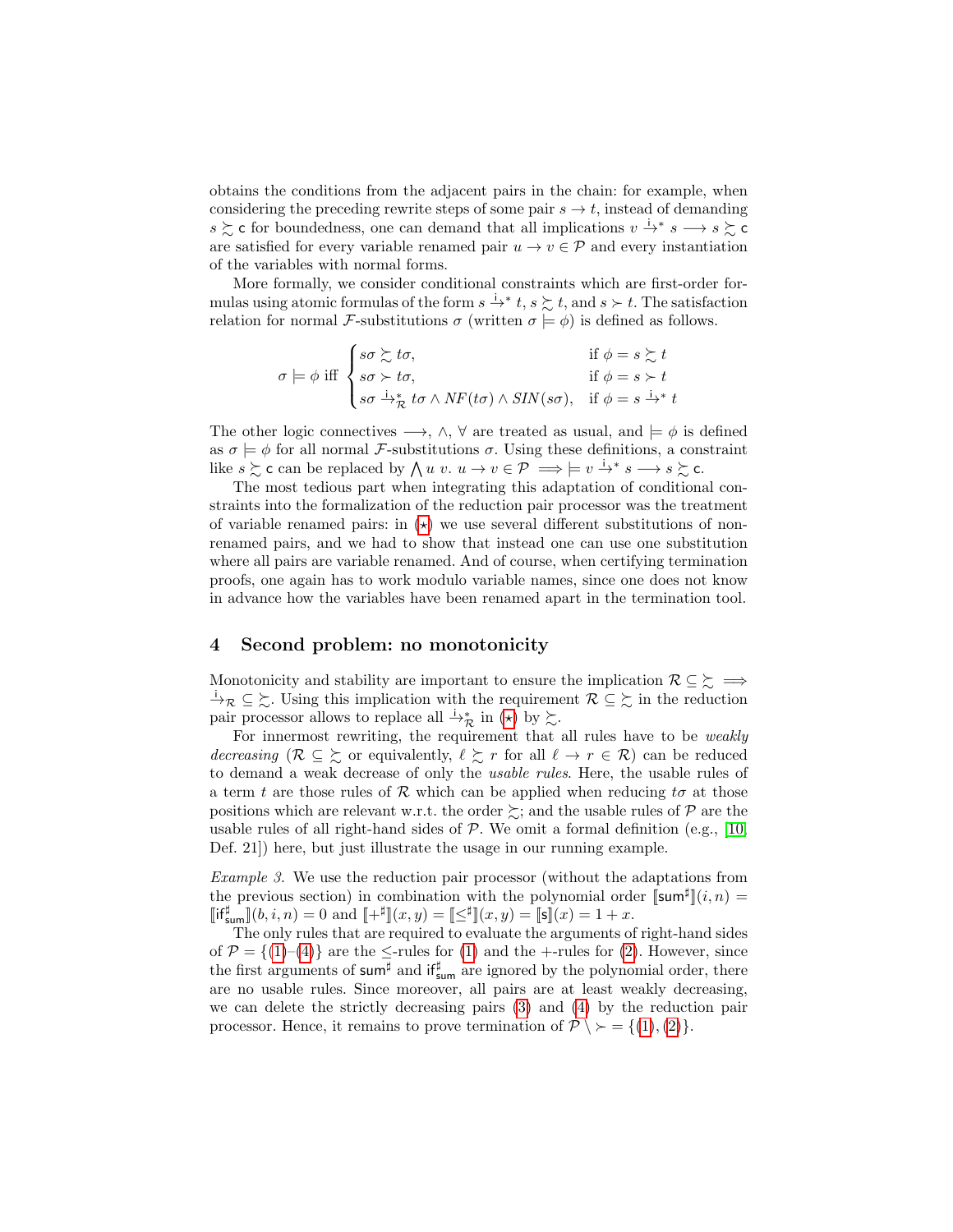From the soundness result for usable rules [\[10,](#page-15-10) Lem. 23] one derives that whenever  $t\sigma \stackrel{\cdot}{\rightarrow}^*_{\mathcal{R}} s$  for some normal substitution  $\sigma$  and the usable rules of t are weakly decreasing, then  $t\sigma \gtrsim s$ . Unfortunately, this lemma does no longer hold if  $\succsim$  is not monotone. To solve this problem, in [\[9\]](#page-15-2) a monotonicity function ord ::  $\mathcal{F} \cup \mathcal{F}^{\sharp} \Rightarrow \mathbb{N} \Rightarrow \{0, 1, -1, 2\}^{4}$  $\mathcal{F} \cup \mathcal{F}^{\sharp} \Rightarrow \mathbb{N} \Rightarrow \{0, 1, -1, 2\}^{4}$  $\mathcal{F} \cup \mathcal{F}^{\sharp} \Rightarrow \mathbb{N} \Rightarrow \{0, 1, -1, 2\}^{4}$  is defined. It determines for each symbol f and each argument i, which relationship between  $s_i$  and  $t_i$  must be ensured to guarantee  $C[s_i] \succsim C[t_i]$  for some context  $C = f(u_1, \ldots, u_{i-1}, \Box, u_{i+1}, \ldots, u_n)$ :

- if there are no requirements on  $s_i$  and  $t_i$  then  $\text{ord}(f, i)$  is defined as 0,
- if  $s_i \succsim t_i$  is required then  $\succsim$  is monotonically increasing in the *i*-th argument and  $ord(f, i)$  is defined as 1,
- if  $t_i \gtrsim s_i$  is required then  $\gtrsim$  is monotonically decreasing in the *i*-th argument and  $ord(f, i)$  is defined as  $-1$ ,
- otherwise, ord(f, i) is defined as 2 (and it is demanded that  $s_i \succsim t_i \wedge t_i \succsim s_i$ suffices to ensure  $C[s_i] \succsim C[t_i]$ ).

Using ord the generalized usable rules are defined as follows.

**Definition 4.** Let  $\mathcal{R}$  be some TRS. The generalized usable rules of term t are defined as the least set  $\mathcal{U}(t)$  such that

- whenever  $f(\ell_1, \ldots, \ell_n) \to r \in \mathcal{R}$ , then  $f(\ell_1, \ldots, \ell_n) \to r \in \mathcal{U}(f(t_1, \ldots, t_n)),$
- $-$  whenever  $\ell \to r \in \mathcal{U}(t)$  then  $\mathcal{U}(r) \subseteq \mathcal{U}(t)$ , and
- $\mathcal{U}(t_i)^{ord(f,i)} \subseteq \mathcal{U}(f(t_1,\ldots,t_n)).$

Here,  $U^0 = \emptyset$ ,  $U^1 = U$ ,  $U^{-1} = \{r \to \ell \mid \ell \to r \in U\}$ , and  $U^2 = U \cup U^{-1}$ . The generalized usable rules of a set of pairs  $P$  is  $\mathcal{U}(P) = \bigcup_{s \to t \in \mathcal{P}} \mathcal{U}(t)$ .

<span id="page-6-2"></span>Example 5. In Ex. [3](#page-5-0) we remained with the pairs  $\{(1),(2)\}$  $\{(1),(2)\}$  $\{(1),(2)\}$  $\{(1),(2)\}$  $\{(1),(2)\}$ . If we choose the polynomial order defined by  $[\![\mathsf{sum}^\sharp\!](i,n) = [\![\mathsf{if}^\sharp_{\mathsf{sum}}\!](b,i,n) = n - i, [\![+](x,y) =$  $x + y$ ,  $[\![0]\!] = 0$ , and  $[\![s]\!] (x) = 1 + x$ , then  $\mathcal{U}(\{(1), (2)\}) = \mathcal{U}(\{\mathsf{if}_{\mathsf{sum}}^{\sharp}(i \leq n, i, n)) \cup \mathcal{U}(\{\mathsf{if}_{\mathsf{sum}}^{\sharp}(i \leq n, i, n)\})$  $\mathcal{U}(\{(1), (2)\}) = \mathcal{U}(\{\mathsf{if}_{\mathsf{sum}}^{\sharp}(i \leq n, i, n)) \cup \mathcal{U}(\{\mathsf{if}_{\mathsf{sum}}^{\sharp}(i \leq n, i, n)\})$  $\mathcal{U}(\{(1), (2)\}) = \mathcal{U}(\{\mathsf{if}_{\mathsf{sum}}^{\sharp}(i \leq n, i, n)) \cup \mathcal{U}(\{\mathsf{if}_{\mathsf{sum}}^{\sharp}(i \leq n, i, n)\})$  $\mathcal{U}(\{(1), (2)\}) = \mathcal{U}(\{\mathsf{if}_{\mathsf{sum}}^{\sharp}(i \leq n, i, n)) \cup \mathcal{U}(\{\mathsf{if}_{\mathsf{sum}}^{\sharp}(i \leq n, i, n)\})$  $\mathcal{U}(\{(1), (2)\}) = \mathcal{U}(\{\mathsf{if}_{\mathsf{sum}}^{\sharp}(i \leq n, i, n)) \cup \mathcal{U}(\{\mathsf{if}_{\mathsf{sum}}^{\sharp}(i \leq n, i, n)\})$  $\mathcal{U}(\mathsf{sum}^{\sharp}(i+\mathsf{s}(0),n))$  are the two reversed +-rules  $y\to 0+y$  and  $\mathsf{s}(x+y)\to \mathsf{s}(x)+y$ which are both decreasing by this polynomial order, i.e.,  $\mathcal{U}(\{(1), (2)\}) \subseteq \Sigma$  $\mathcal{U}(\{(1), (2)\}) \subseteq \Sigma$  $\mathcal{U}(\{(1), (2)\}) \subseteq \Sigma$  $\mathcal{U}(\{(1), (2)\}) \subseteq \Sigma$  $\mathcal{U}(\{(1), (2)\}) \subseteq \Sigma$ .

<span id="page-6-1"></span>The results on the generalized usable rules and usable rules are similar.

**Lemma 6.** Whenever to  $\stackrel{\text{i}}{\rightarrow} \frac{*}{\mathcal{R}}$  s for some normal substitution  $\sigma$ , then  $\mathcal{U}(t) \subseteq \stackrel{\text{i}}{\sim}$ implies to  $\succsim s$ .

Concerning the formalization of this result, we only added one indirection: Instead of directly defining U using ord, we define  $\mathcal{U}_{\pi}$  like U where ord is replaced by some user defined function  $\pi$  ::  $\mathcal{F} \cup \mathcal{F}^{\sharp} \Rightarrow \mathbb{N} \Rightarrow \{0, 1, -1, 2\}$  and then demand that  $\pi$  and  $\gtrsim$  are *compatible*: Whenever  $\pi(f, i) = k$  and  $1 \leq i \leq \text{arity}(f)$ , then  $\sum$  must satisfy the monotonicity condition which is required for  $ord(f, i) = k$ .

The reason is that usually, we can only approximate  $\text{ord}(f, i)$ , but not decide it. For example, for a polynomial interpretation over the naturals with  $\llbracket f \rrbracket(x) =$  $x^2 - x$  we have  $ord(f, 1) = 1$ , since  $x^2 - x$  is monotonically increasing over

<span id="page-6-0"></span><sup>&</sup>lt;sup>4</sup> In IsaFoR, we use a datatype to indicate the monotonicity instead of  $\{0, 1, -1, 2\}$ . It consists of the elements Ignore  $(0)$ , Increase  $(1)$ , Decrease  $(-1)$ , and Wild  $(2)$ .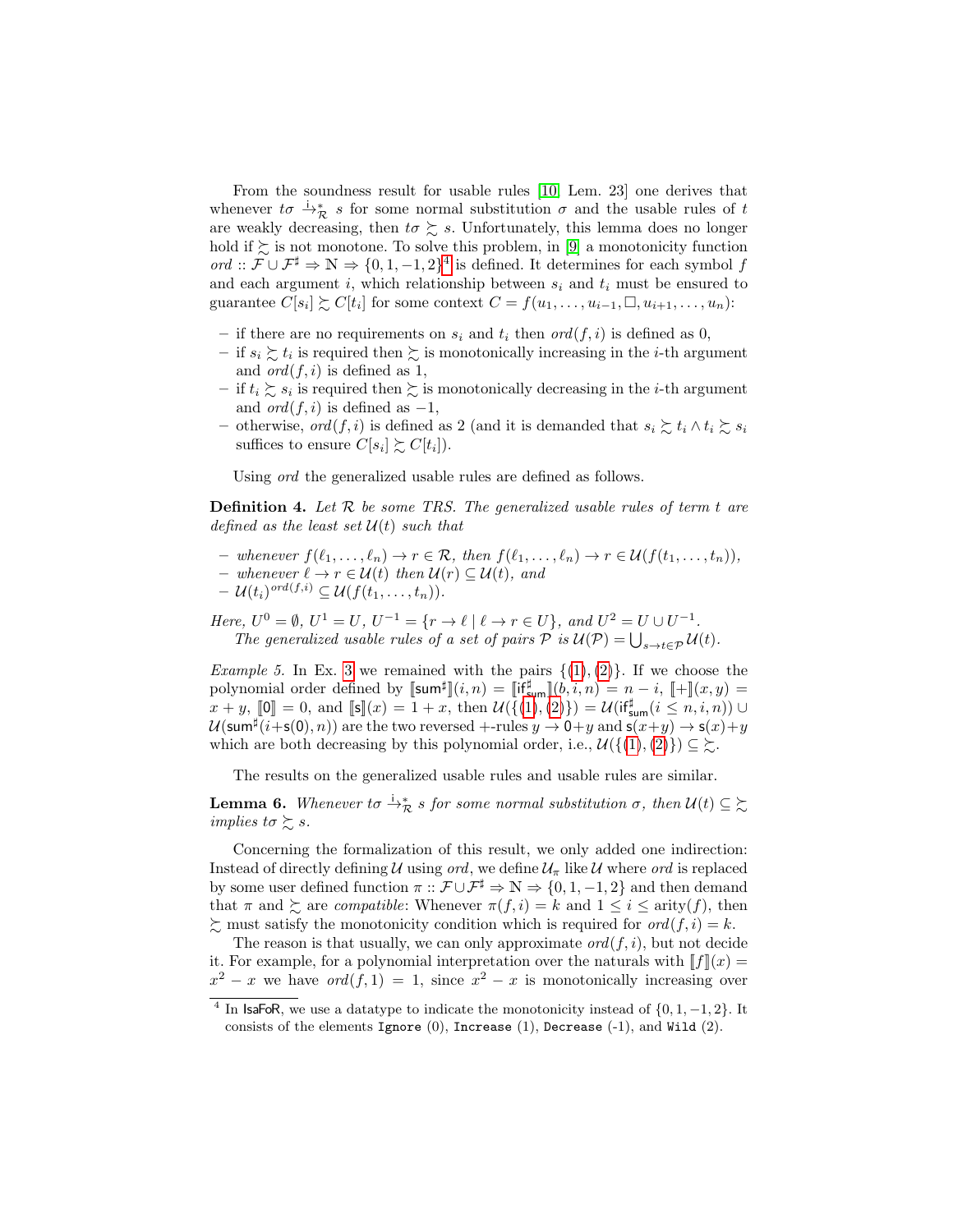the naturals. However, we also allow to define  $\pi(f, 1) = 2 \neq ord(f, i)$  with the consequences, that there are more usable rules, but weaker requirements for the monotonicity check.

Using this adaptation we proved Lem. [6](#page-6-1) where U is replaced by  $\mathcal{U}_{\pi}$  and where compatibility of  $\pi$  and  $\succeq$  is added as additional assumption. Even with these changes, we could show the result by minor adaptations of the original proof.

However, it turns out that Lem. [6](#page-6-1) is not really helpful in the overall approach of bounded increase as it is assumes that  $\succeq$  is stable. But from the last section we know that we are more interested in relations  $\succeq$  which are only F-stable. And then Lem. [6](#page-6-1) does no longer hold, even if we restrict  $\sigma$  to be an *F*-substitution. To still achieve a result similar to Lem. [6](#page-6-1) for F-stable  $\succsim$ , we could additionally demand that  $t \in \mathcal{T}(\mathcal{F}, \mathcal{V})$ . Although this would be sound, it is still not useful, as we require the result for terms t like  $\operatorname{sum}^{\sharp}(i + s(0), n)$  where the root symbol is a tuple symbol that is not in  $\mathcal{F}.$ 

Hence, we formalized the following lemma where we also improved the definition of *ord* (or compatibility) by adding ideas from  $\mathcal{F}$ -monotonicity: all terms  $s_i, t_i$ , and  $u_i$  that are occurring in the definition of *ord* (or compatibility) are only quantified over  $\mathcal{T}(\mathcal{F}, \mathcal{V})$ . Note that every tuple symbol is a constructor.

**Lemma 7.** If R is a TRS over signature F,  $\pi$  and  $\geq$  are compatible,  $\sigma$  is a normal F-substitution,  $t = f(t_1, \ldots, t_n) \stackrel{\mathsf{i}}{\rightarrow} \mathcal{R}$  s, f is a constructor of  $\mathcal{R}$ , and all  $t_i \in \mathcal{T}(\mathcal{F}, \mathcal{V})$ , then  $\mathcal{U}_{\pi}(t) \subseteq \mathcal{E} \implies t\sigma \succsim s$ .

The proof of this result was an extended version of the proof for Lem. [6](#page-6-1) where the following main property was shown by induction on  $t$  for arbitrary  $k$  and  $s$ .

**Lemma 8.** If R is a TRS over signature F,  $\pi$  and  $\succeq$  are compatible,  $\sigma$  is a normal substitution, to  $\stackrel{i}{\to}_{\mathcal{R}} s$ , to  $\in \mathcal{T}(\mathcal{F}, \mathcal{V})$  or to  $=f(t_1, \ldots, t_n)$  with constructor f of R and all  $t_i \in \mathcal{T}(\mathcal{F}, \mathcal{V})$ , then  $\mathcal{U}_{\pi}(t)^k \subseteq \mathcal{Z} \implies \{ (t\sigma, s) \}^k \subseteq \mathcal{Z}$  and there are u and a normal substitution  $\delta$  such that  $\mathcal{U}_{\pi}(u)^{k} \subseteq \mathcal{U}_{\pi}(t)^{k}$  and  $s = u\delta$ .

Using these results we are ready to present our formalized result of the adapted, conditional general reduction pair processor which combines both modifications—where  $\succ$  does not have to be strongly normalizing and  $\succsim$  does not have to be monotone.<sup>[5](#page-7-0)</sup>

<span id="page-7-2"></span>**Theorem 9.** Let c be some constant. Let  $\sum$  and  $\succ$  be F-stable orders where  $\sum$ and  $\succ$  are compatible, and  $\succ$  is non-infinitesimal. Let  $\pi$  be compatible with  $\succsim$ .<sup>[6](#page-7-1)</sup> Let  $P, P_{\succ}, P_{\succsim}$ , and  $P_{bound}$  be arbitrary sets of pairs. Then  $P$  is terminating if all of the following properties are satisfied.

- $\mathcal{P} \subseteq \mathcal{P}_{\succ} \cup \mathcal{P}_{\succeq} \text{ and } \mathcal{U}_{\pi}(\mathcal{P}) \subseteq \succeq$
- $\mathcal{P} \setminus \mathcal{P}_{\succ}$  and  $\mathcal{\tilde{P}} \setminus \mathcal{P}_{bound}$  is terminating
- $-$  R is a TRS over signature F
- $-$  for all  $s \to t \in \mathcal{P}_{\succ}$  and variable renamed  $u \to v \in \mathcal{P}: \models v \stackrel{i}{\to}^* s \longrightarrow s \succ t$
- $-$  for all  $s \to t \in \mathcal{P}^\backslash$  and variable renamed  $u \to v \in \mathcal{P}$ :  $\models v \stackrel{i_*}{\to} s \longrightarrow s \succsim t$

<span id="page-7-0"></span> $<sup>5</sup>$  In IsaFoR, this processor also integrates the generalization below Thm. 11 in [\[9\]](#page-15-2), where</sup> arbitrary adjacent pairs can be chosen instead of only one preceding pair, cf. lemma conditional-general-reduction-pair-proc in Generalized-Usable-Rules.thy.

<span id="page-7-1"></span> $6$  In IsaFoR, all these properties are summarized in the locale non-inf-order.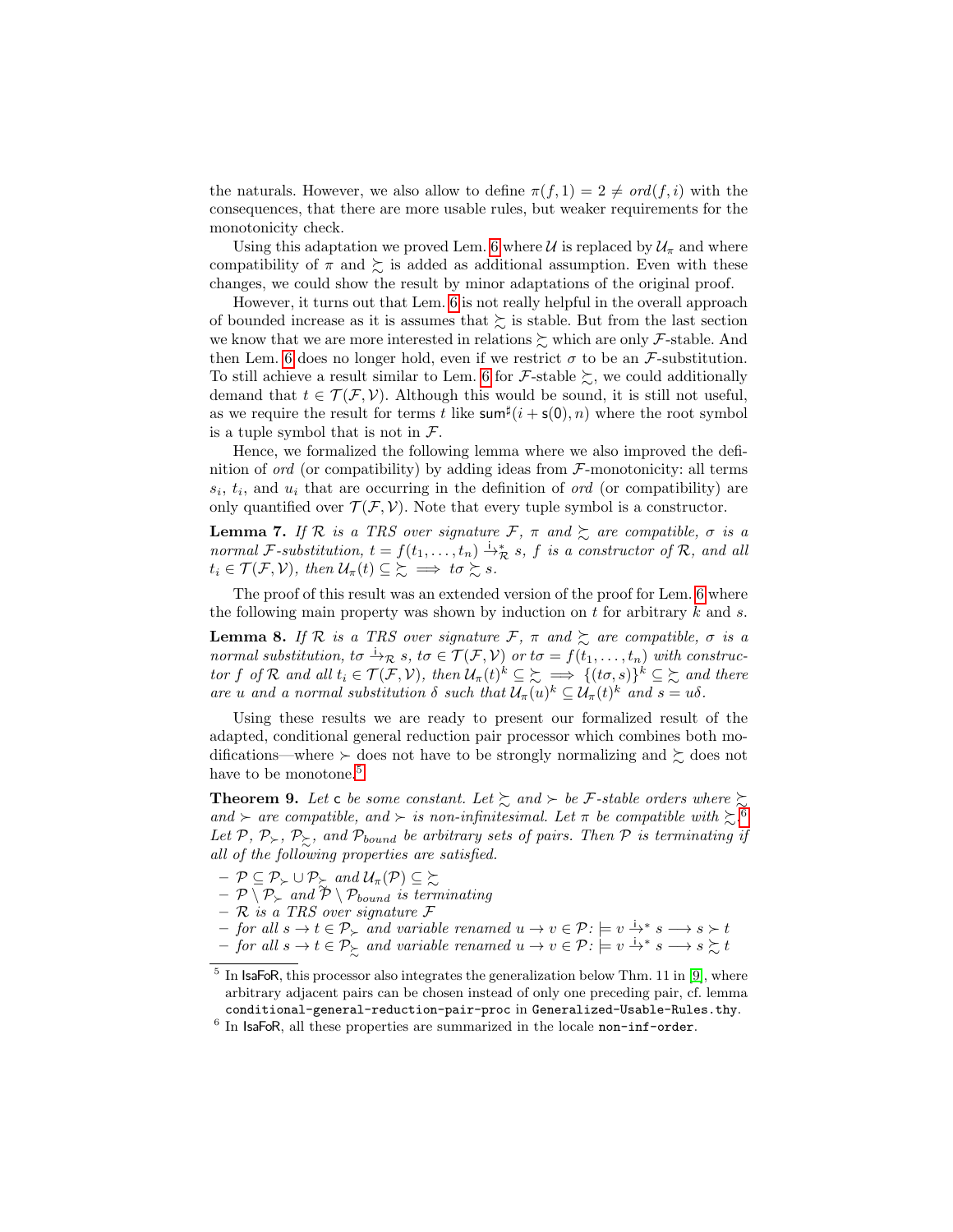- $-$  for all  $s \to t \in \mathcal{P}_{bound}$  and variable renamed  $u \to v \in \mathcal{P}$ :  $\models v \stackrel{i}{\to}^* s \longrightarrow s \succsim c$
- − all pairs in  $P$  are of the form  $f(s_1, \ldots, s_n)$  →  $g(t_1, \ldots, t_m)$  where g is a constructor of R and  $s_i, t_j \in \mathcal{T}(\mathcal{F}, \mathcal{V})$  for all i and j
- the set of all symbols is countable and  $\mathcal V$  is countably infinite.

Note that Thm. [9](#page-7-2) is similar to [\[9,](#page-15-2) Thm. 11] with the difference, that for defining *ord* for the generalized rules we only require  $F$ -monotonicity.

The last condition on the cardinality of  $\mathcal F$  and  $\mathcal V$  is enforced by our theorem on signature extensions. We believe that it can be weakened to  $V$  being infinite, but this would make the proof for signature extensions more tedious.

Even after having proven Thm. [9,](#page-7-2) there remain two tasks.

First, we actually require an executable function which computes the set of usable rules (which is defined as an inductive set) for some concrete TRS  $R$  and set of pairs  $P$ . To this end, we have not been able to use Isabelle's predicate compiler [\[3\]](#page-15-12), but instead we used an approach as in [\[18\]](#page-15-13): We characterized the generalized usable rules via a reflexive transitive closure. And afterwards, we could just invoke a generic algorithm to compute reflexive transitive closures as the one in [\[19\]](#page-15-14). More details can be seen in Generalized-Usable-Rules-Impl.thy.

The second task is to deal with conditional constraints that arise from the conditional reduction pair processor, which is discussed in the upcoming section.

#### <span id="page-8-0"></span>5 Third Problem: Solving Conditional Constraints

We start by generating conditional constraints for Ex. [5](#page-6-2) via Thm. [9.](#page-7-2)

Example 10. Using the polynomial order from Ex. [5](#page-6-2) we already have a weak decrease for the usable rules. Moreover, all pairs are weakly decreasing and [\(2\)](#page-3-4) is strictly decreasing, even without considering the conditions:  $\left[\mathsf{if}^{\sharp}_{\mathsf{sum}}(\mathsf{true}, i, n)\right] =$  $n-i > n-(i+1) = \llbracket \text{sum}^{\sharp}(i+s(0),n) \rrbracket$ . To show that [\(2\)](#page-3-4) is also bounded—so that it can be removed—we must show  $\models \phi_1$  and  $\models \phi_2$ .

$$
\mathsf{if}^{\sharp}_{\mathsf{sum}}(i' \leq n',i',n') \xrightarrow{\mathsf{i}} \mathsf{if}^{\sharp}_{\mathsf{sum}}(\mathsf{true},i,n) \longrightarrow \mathsf{if}^{\sharp}_{\mathsf{sum}}(\mathsf{true},i,n) \succsim \mathsf{c} \qquad \qquad (\phi_1)
$$

$$
\operatorname{sum}^{\sharp}(i'+\operatorname{s}(0),n') \xrightarrow{i_*} \operatorname{if}^{\sharp}_{\operatorname{sum}}(\operatorname{true},i,n) \longrightarrow \operatorname{if}^{\sharp}_{\operatorname{sum}}(\operatorname{true},i,n) \succsim \operatorname{c} \qquad (\phi_2)
$$

To handle conditional constraints like  $\phi_1$  and  $\phi_2$ , in [\[9\]](#page-15-2) an induction calculus is developed with rules to transform conditional constraints, where constraints above the line can be transformed into constraints below the line, cf. Fig. [1.](#page-9-0) Its aim is to turn rewrite conditions  $s \stackrel{i}{\rightarrow} t$  into conditions involving the order.

Example 11. Using the induction calculus one can transform  $\phi_1$  and  $\phi_2$  into  $\phi_3$ and  $\phi_4$ . Both of these new constraints are satisfied for the polynomial order of Ex. [5](#page-6-2) if one chooses  $\llbracket \mathbf{c} \rrbracket \leq 0$ , since then  $\phi_3$  and  $\phi_4$  evaluate to  $v \geq \llbracket \mathbf{c} \rrbracket$  and  $v - u \geq \llbracket \mathbf{c} \rrbracket \longrightarrow (v + 1) - (u + 1) \geq \llbracket \mathbf{c} \rrbracket$ , respectively.

<span id="page-8-4"></span><span id="page-8-3"></span><span id="page-8-2"></span><span id="page-8-1"></span>
$$
\mathsf{if}^{\sharp}_{\mathsf{sum}}(\mathsf{true},0,v) \succsim \mathsf{c} \tag{\phi_3}
$$

$$
\mathsf{if}^\sharp_{\mathsf{sum}}(\mathsf{true}, u, v) \succsim \mathsf{c} \longrightarrow \mathsf{if}^\sharp_{\mathsf{sum}}(\mathsf{true}, \mathsf{s}(u), \mathsf{s}(v)) \succsim \mathsf{c} \qquad \qquad (\phi_4)
$$

In [\[9\]](#page-15-2) soundness of the induction calculus is proven: whenever  $\phi$  can be transformed into  $\phi'$  using one of the inference rules, then  $\models \phi'$  implies  $\models \phi$ . During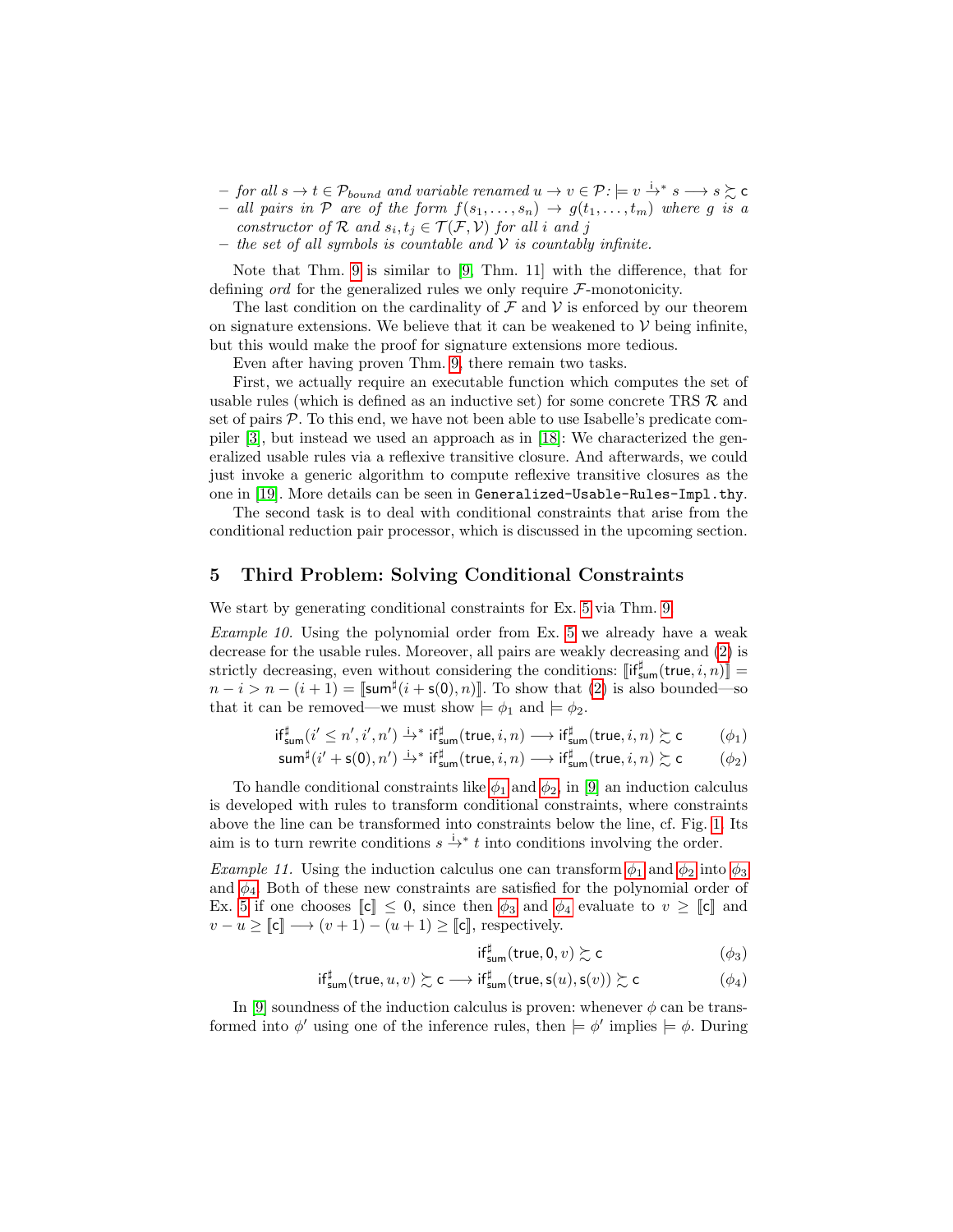| I. Constructor and Different Function Symbol                                                                                                                                                                                                                                                                                                                                                                                                                                                                                                                                        |
|-------------------------------------------------------------------------------------------------------------------------------------------------------------------------------------------------------------------------------------------------------------------------------------------------------------------------------------------------------------------------------------------------------------------------------------------------------------------------------------------------------------------------------------------------------------------------------------|
| $f(p_1,\ldots,p_n)\stackrel{\text{i}}{\to}{}^*g(q_1,\ldots,q_m)\wedge\varphi\;\longrightarrow\;\psi$<br>if f is a constructor and $f \neq g$<br>TRUE                                                                                                                                                                                                                                                                                                                                                                                                                                |
| II. Same Constructors on Both Sides                                                                                                                                                                                                                                                                                                                                                                                                                                                                                                                                                 |
| $f(p_1,\ldots,p_n) \stackrel{\mathsf{i}}{\rightarrow}^* f(q_1,\ldots,q_n) \land \varphi \longrightarrow \psi$                                                                                                                                                                                                                                                                                                                                                                                                                                                                       |
| if $f$ is a constructor<br>$p_1 \stackrel{\mathbf{i}}{\rightarrow}^* q_1 \wedge \ldots \wedge p_n \stackrel{\mathbf{i}}{\rightarrow}^* q_n \wedge \varphi \longrightarrow \psi$                                                                                                                                                                                                                                                                                                                                                                                                     |
| III. Variable in Equation                                                                                                                                                                                                                                                                                                                                                                                                                                                                                                                                                           |
| if $x \in V$ , q has no<br>$\frac{x \xrightarrow{i}^* q \wedge \varphi \longrightarrow \psi}{\varphi \sigma \longrightarrow \psi \sigma} \quad \text{if } x \in \mathcal{V} \text{ and}$<br>$\sigma = [x/q]$<br>$\frac{q \stackrel{\text{i}}{\rightarrow}^* x \land \varphi \longrightarrow \psi}{\varphi \sigma \longrightarrow \psi \sigma}$<br>defined symbols,<br>$\sigma = [x/q]$                                                                                                                                                                                              |
| IV. Delete Conditions                                                                                                                                                                                                                                                                                                                                                                                                                                                                                                                                                               |
|                                                                                                                                                                                                                                                                                                                                                                                                                                                                                                                                                                                     |
| $\frac{\varphi_1 \wedge \ldots \wedge \varphi_n \longrightarrow \psi}{\varphi'_1 \wedge \ldots \wedge \varphi'_m \longrightarrow \psi}$ if $\{\varphi'_1, \ldots, \varphi'_m\} \subseteq \{\varphi_1, \ldots, \varphi_n\}$                                                                                                                                                                                                                                                                                                                                                          |
| V. Induction                                                                                                                                                                                                                                                                                                                                                                                                                                                                                                                                                                        |
| if $f(x_1,,x_n)$ does not unify                                                                                                                                                                                                                                                                                                                                                                                                                                                                                                                                                     |
| $\frac{f(x_1,,x_n) \stackrel{\text{i}}{\rightarrow} q \land \varphi \longrightarrow \psi}{f(\ell_1,,\ell_n) \rightarrow r \in \mathcal{R}} \quad \text{if } f(x_1) \qquad \qquad \text{with } q \qquad \qquad \ell_1 \longrightarrow \ell_2 \land \varphi \sigma \land \varphi' \longrightarrow \psi \sigma) \qquad \text{with } q \qquad \qquad \ell_2 \longrightarrow \ell_1 \longrightarrow \ell_2 \land \varphi \sigma \land \varphi' \longrightarrow \psi \sigma$                                                                                                              |
| where $\sigma = [x_1/\ell_1, \ldots, x_n/\ell_n]$                                                                                                                                                                                                                                                                                                                                                                                                                                                                                                                                   |
| $\forall y_1, \ldots, y_m \ldotp f(r_1, \ldots, r_n) \stackrel{\mathsf{i}}{\rightarrow}^* q\mu \wedge \varphi \mu \longrightarrow \psi \mu,$                                                                                                                                                                                                                                                                                                                                                                                                                                        |
| and $\varphi' = \begin{cases} \varphi_1, \dots, \varphi_m, \ y_1 \dots, \varphi_m \dots, \varphi_m \dots \varphi_m \dots \varphi_m \dots \varphi_m \dots \varphi_m \dots \varphi_m \dots \varphi_m \dots \varphi_m \dots \varphi_m \dots \varphi_m \dots \varphi_m \dots \varphi_m \dots \varphi_m \dots \varphi_m \dots \varphi_m \dots \varphi_m \dots \varphi_m \dots \varphi_m \dots \varphi_m \dots \varphi_m \dots \varphi_m \dots \varphi_m \dots \varphi_m \dots \varphi_m \dots \varphi_m \dots \varphi_m \dots \varphi_m \dots \varphi_m \dots \varphi_m \dots \varphi_m$ |
|                                                                                                                                                                                                                                                                                                                                                                                                                                                                                                                                                                                     |
|                                                                                                                                                                                                                                                                                                                                                                                                                                                                                                                                                                                     |
| • $y_1, \ldots, y_m$ are all occurring variables except $V(r)$<br>$TRUE$ , otherwise                                                                                                                                                                                                                                                                                                                                                                                                                                                                                                |
| VI. Simplify Condition                                                                                                                                                                                                                                                                                                                                                                                                                                                                                                                                                              |
| if $DOM(\sigma) \subseteq \{y_1,\ldots,y_m\},\$                                                                                                                                                                                                                                                                                                                                                                                                                                                                                                                                     |
| $\varphi \wedge (\forall y_1, \ldots, y_m, \varphi' \longrightarrow \psi') \longrightarrow \psi$<br>there is no defined symbol and                                                                                                                                                                                                                                                                                                                                                                                                                                                  |
| no tuple symbol in any $\sigma(y_i)$ ,<br>$\varphi \wedge \psi' \sigma \longrightarrow \psi$<br>and $\varphi' \sigma \subseteq \varphi$                                                                                                                                                                                                                                                                                                                                                                                                                                             |
| VII. Defined Symbol without Pairwise Different Variables                                                                                                                                                                                                                                                                                                                                                                                                                                                                                                                            |
| $f(p_1,\ldots,p_i,\ldots,p_n) \stackrel{i}{\rightarrow}^* q \wedge \varphi \longrightarrow \psi$                                                                                                                                                                                                                                                                                                                                                                                                                                                                                    |
| — if x is fresh and $p_i \in \mathcal{T}(\mathcal{F}, \mathcal{V})$<br>$p_i \stackrel{\mathsf{i}}{\rightarrow}^* x \wedge f(p_1, \ldots, x, \ldots, p_n) \stackrel{\mathsf{i}}{\rightarrow}^* q \wedge \varphi \longrightarrow \psi$                                                                                                                                                                                                                                                                                                                                                |

<span id="page-9-0"></span>Fig. 1. Corrected and generalized rules of the induction calculus from [\[9\]](#page-15-2)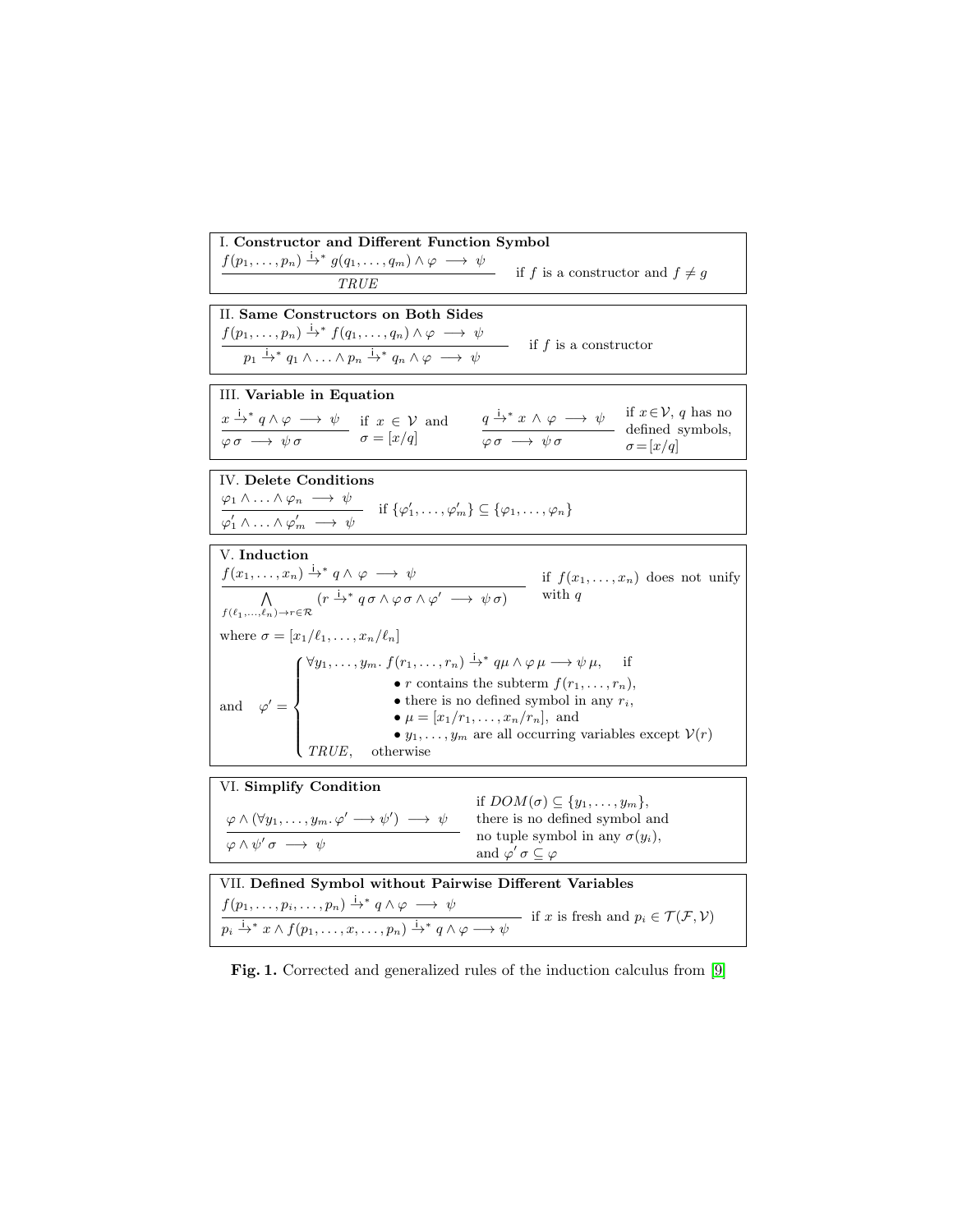our formalization of this result in Bounded-Increase(-Impl).thy, we detected five interesting facts.

Fact 1. Some of the side-conditions in the original definition are not required, but are most likely used to derive a strategy which chooses which rules to apply. For example, in both (V) and (VII) there have been additional side-conditions in [\[9\]](#page-15-2). To be more precise, [9] demands that  $f$  is defined in (V). Consequently, formulas with a precondition like  $f(x) \rightarrow^{i} x$  for some constructor f can only be dropped using our version of  $(V)$ , but not by any of the original rules in [\[9\]](#page-15-2).

Fact 2. Rule (VII) is unsound in [\[9\]](#page-15-2) where we had to add the new side-condition  $p_i \in \mathcal{T}(\mathcal{F}, \mathcal{V}).$ 

Fact 3. The textual explanation in [\[9\]](#page-15-2) for the soundness of the induction rule (V) is completely misleading: it is stated that induction can be performed using the length of the reduction  $f(x_1, \ldots, x_n)\sigma \longrightarrow_R^* q\sigma$  which is "obviously longer" than the reduction  $f(r_1, \ldots, r_n)\sigma \rightarrow_R^* q\sigma$ ; only in a footnote it is clarified, that for the actual proof one uses the induction relation  $\stackrel{i}{\rightarrow}\mathcal{R}\circ\mathcal{Q}$  which is restricted to innermost terminating terms. This restriction actually is the only reason why minimal chains are considered and why in the semantics of  $\sigma = s \stackrel{i}{\rightarrow} t$  one demands  $SIN(s\sigma)$ .

Note that if one indeed were able to perform induction on the length of the reduction, then one could drop the condition  $\text{SIN}(\text{ss})$  and consider arbitrary, non-minimal chains. This would have the immediate advantage that bounded increase would be applicable on sets of pairs and TRSs which arise from trans-formations like [\[15\]](#page-15-1), where termination of each  $t_i\sigma$  in  $(\star)$  cannot be ensured, cf. [\[15,](#page-15-1) Footnote 3].

The bad news is that we were able to find a counterexample proving that an induction over the length in combination with non-minimal chains is unsound. In detail, consider  $\mathcal{R} = \{f \to g(f), f \to b, g(x) \to a\}$  and  $\mathcal{P} = \{h^{\sharp}(a) \to h^{\sharp}(f)\}.$ Then there is a non-minimal innermost chain  $h^{\sharp}(a) \to_{\mathcal{P}} h^{\sharp}(f) \xrightarrow{i} \mathcal{R} h^{\sharp}(g(f)) \xrightarrow{i} \mathcal{R}$  $h^{\sharp}(g(b)) \xrightarrow{i} \mathcal{R} h^{\sharp}(a) \rightarrow \mathcal{P} \ldots$ , so we should not be able to prove termination of  $\mathcal{P}$ if minimality is dropped from the definition of termination.

However, we show that using the induction calculus—where now  $\sigma \models s \stackrel{i}{\rightarrow}^* t$ is defined as  $s\sigma \stackrel{\cdot}{\rightarrow}_{\mathcal{R}} t\sigma \wedge t\sigma \in NF(\mathcal{R})$ —in combination with the conditional reduction pair processor we actually can derive termination of  $P$ , where we will see that the problem is the induction rule. To this end, we let  $h^{\sharp}(f) \xrightarrow{i} h^{\sharp}(a) \longrightarrow$  $\phi$  be some arbitrary conditional constraint that may arise from the generalized reduction pair processor where  $\phi$  might be  $h^{\sharp}(a) \succ h^{\sharp}(f)$  or  $h^{\sharp}(a) \succsim c$ . Using (II) this constraint is simplified to  $f \stackrel{i}{\rightarrow}^* a \longrightarrow \phi$ . Next, we apply (V), leading to  $g(f) \to^* a \wedge (f \to^* a \to \phi) \to \phi$  and  $b \to^* a \to \phi$  where the latter constraint is immediately solved by (I). And the former constraint is always satisfied, since  $f\sigma=f\stackrel{\text{i}}{\rightarrow}\!\!\stackrel{\text{*}}{\mathcal{R}}$  a = a $\sigma\in\mathit{NF}(\mathcal{R})$  for every  $\mathcal{F}\text{-normal}$  substitution  $\sigma.$ 

Fact  $\ell$ . The main reason for the unsoundness of the induction rule in the previous counterexample is the property that  $R$  is not uniquely innermost normalizing (UIN): f can be evaluated to the two different normal forms a and b.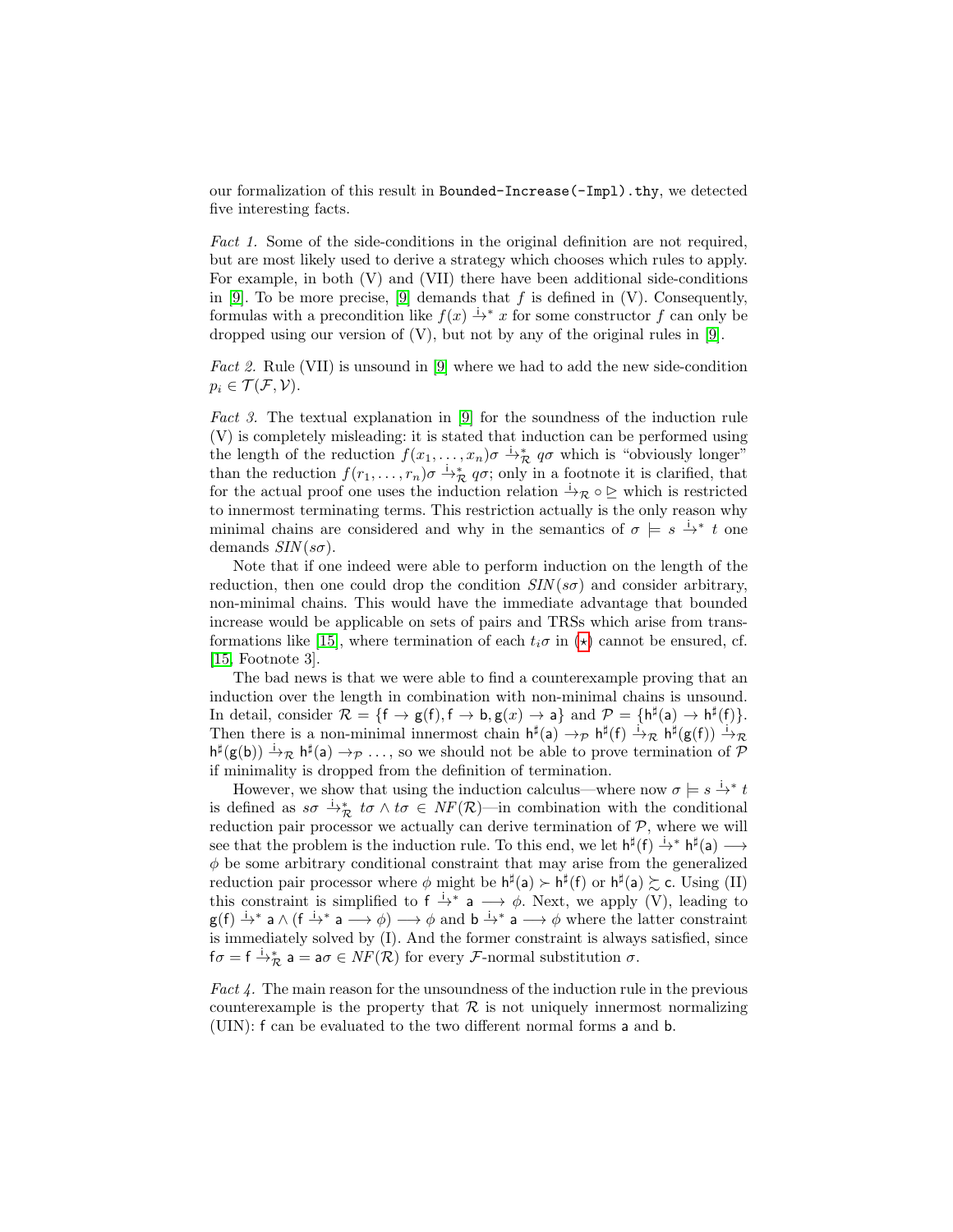And indeed, we could show that instead of minimality of the chain, one can alternatively demand UIN of  $R$  to ensure soundness of the induction rule. To be more precise, using UIN of  $R$  we were able to prove soundness of the induction rule via an induction on the distance of  $f(x_1, \ldots, x_n)\sigma$  to some normal form.

To have a decidable criterion for ensuring UIN, we further proved that UIN is ensured by confluence of  $\mathcal{R}$ , and that confluence is ensured by weak orthogonality, i.e., for left-linear  $R$  that only have trivial critical pairs. Here, especially for the latter implication, we required several auxiliary lemmas like the parallel moves lemma, cf. [\[2,](#page-15-9) Chapter 6.4] and Orthogonality.thy.

Fact 5. As we want to apply Isabelle's code generator [\[11\]](#page-15-15) on our certification algorithm, we have to formalize conditional constraints via a deep embedding. Therefore, we had the choice between at least two alternatives how to deal with bound variables: we can use a dedicated approach like Nominal Isabelle [\[21,](#page-15-16)[22\]](#page-15-17), or we perform renamings,  $\alpha$ -equivalence, ... on our own.<sup>[7](#page-11-0)</sup>

We first formalized everything using the latter alternative, where we just defined an inductive datatype [\[4\]](#page-15-18) with constructors for atomic constraints, one constructor for building implications of the shape  $\cdot \wedge \cdot \cdot \wedge \cdot \longrightarrow \cdot$  (where the set of premises is conveniently represented as a list), and one constructor for universal quantification which takes a variable and a constraint as argument.

Afterwards, we just had to deal with manual renamings at exactly one place: in the definition of applying a substitution on a constraint. Here, for quantified constraints we define  $(\forall x.\phi)\sigma = \forall y.(\phi(\sigma\{x:=y\}))$  where y is a fresh variable w.r.t. the free variables in  $\sigma$  and  $\phi$ . Note that  $\alpha$ -equivalence of two constraints  $\phi$  and  $\psi$  can then also easily be checked by just applying the empty substitution on both  $\phi$  and  $\psi$ , since the substitution algorithm returns the same result on  $\alpha$ -equivalent constraints. Further note, that in our application—certification of transformations on constraints—we require subsumptions checks instead of  $\alpha$ equivalence. Therefore, being able to use equality instead of  $\alpha$ -equivalence does not help that much. So, by using an inductive datatype we had minimal effort to integrate renamings. Furthermore, all required algorithms could easily be formulated using the comfort of Isabelle's function package [\[14\]](#page-15-19).

We additionally tried to perform the same formalization using Nominal Isabelle, since we have been curious what we would gain by using a dedicated package to treat bound variables. Here, our initial attempts have been quite disappointing for the following reasons.

We could not define the datatype for conditional constraints as before, since for the implications we had to manually define two datatypes: one for constraints and one for lists of constraints. Moreover, for several functions which have been accepted without problems using the function package, their nominal counterparts require additional properties which had to be manually proven, including

<span id="page-11-0"></span> $^7$  Of course, also for building sequences of pairs  $\mathcal P$  (sets of rules) we could have used nominal to avoid manual renamings in rewrite rules. However, since IsaFoR is quite large (over 100,000 lines) we did not want to change the representation of rules until there are extremely good reasons.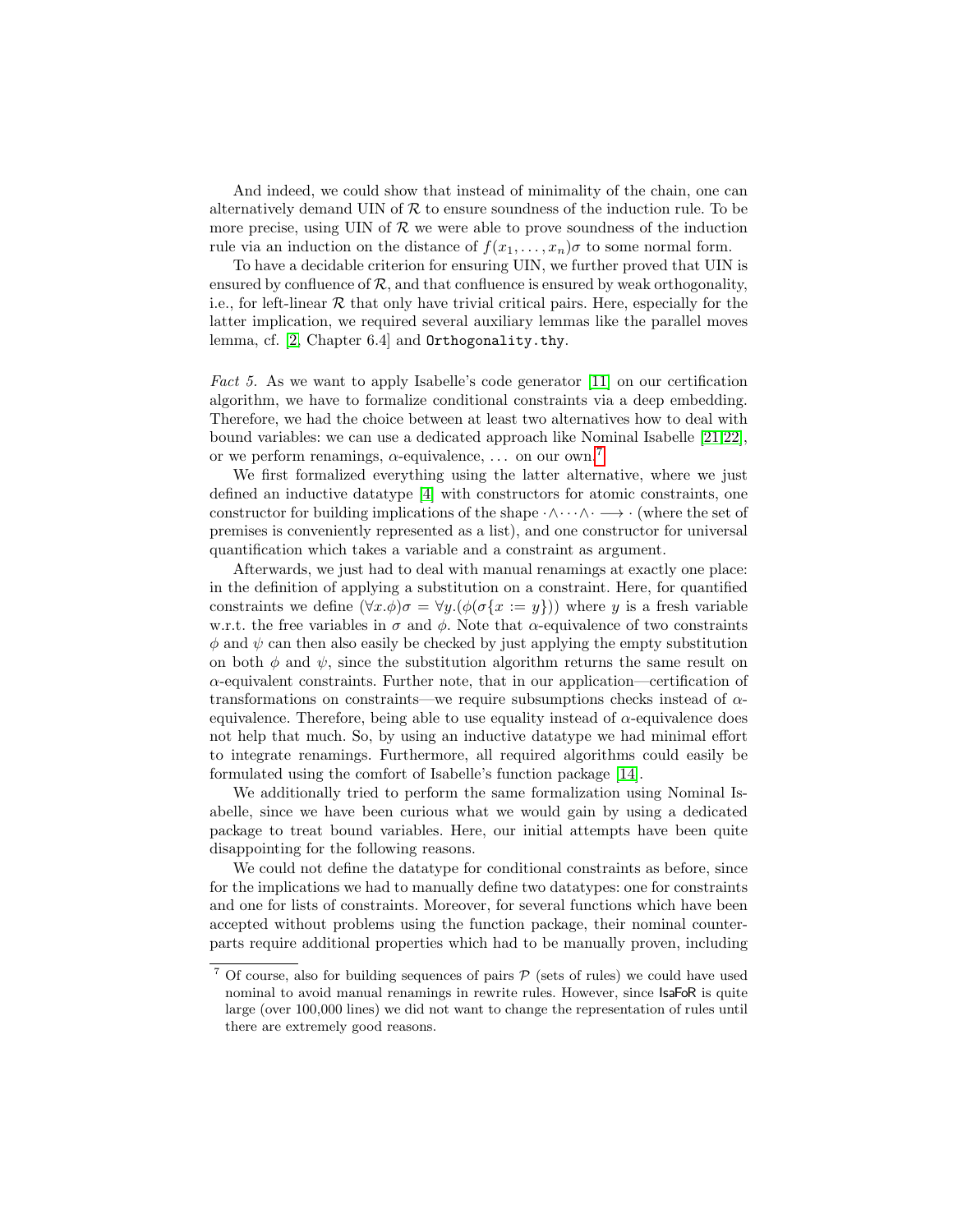new termination proofs. The overall overhead of these manual proofs was in our case by far larger than the one for manual renaming. Moreover, as far as we know, also for code generation some manual steps would be necessary. In the end, we aborted our attempt to have a fully formalized version of conditional constraints which are based on Nominal Isabelle.

#### <span id="page-12-0"></span>6 Babylonian Square Root Algorithms

Eventually, all required theorems for bounded increase have been formalized, and certification algorithms have been integrated in CeTA. Clearly, we tried to certify the bounded increase proofs that have been generated by AProVE. Here, nearly all proofs have been accepted, except for two problematic kinds of proofs.

The one problem was that CeTA discovered a real implementation bug which remained undetected since 2007: AProVE applies (IV) also inside induction hypotheses, i.e., under certain circumstances it simplified  $(\psi \rightarrow \phi) \rightarrow \phi$  to  $(\emptyset \longrightarrow \phi) \longrightarrow \phi$  as  $\emptyset \subseteq {\psi}$ . After the bug has been fixed, for one of the TRSs, a termination proof could not be generated anymore.

The other problem has been an alternative criterion to ensure boundedness, cf. the following example.

Example 12. For the TRS GTSSK07/cade14 from the termination problem database, the generalized reduction pair processor is used with the interpretation where  $[\text{diff}^{\sharp}](x_1, x_2) = -1 + x_1^2 + x_2^2 - 2x_1x_2$ ,  $[\text{s}](x) = x + 1$ ,  $[0] = 0$ , and  $[\text{c}] = -1$ .<sup>[8](#page-12-1)</sup> After applying the induction calculus, one of the constraints is  $\text{diff}^{\sharp}(\mathsf{s}(0),x) \gtrsim \mathsf{c}$ which is equivalent to  $x^2 - 2x \ge -1$ . This inequality is valid, but it cannot be shown using the standard criterion of absolute positiveness [\[12\]](#page-15-20), which is also the criterion that is used in CeTA. Here, the trick is, that  $\left[\text{diff}^{\sharp}\right](x_1, x_2) = (x_1 - x_2)^2 - 1$ and hence  $\left[ \text{diff}^{\sharp} \right] (\dots) \ge 0 - 1 \ge -1 = \left[ c \right].$ 

In fact, in the previous example AProVE was configured such that tuple symbols are interpreted as  $[f^{\sharp}](x_1,\ldots,x_n) = f_0 + (f_1x_1 + \cdots + f_nx_n)^2$  for suitable values  $f_i$ . Then [c] is chosen as  $\min_{f^{\sharp} \in \Sigma} f_0$  such that by construction,  $f^{\sharp}(\dots) \succsim c$ always holds and no constraints have to be checked for boundedness.

If we knew that the tuple symbols are interpreted in this way and all values  $f_i$  were provided, it would be easy to conclude boundedness. However, we refrained from adding a special format to express interpretations of this shape, as it would require a new dedicated pretty printer in AProVE. Instead, we want to be able to detect during certification, whether for some arbitrary interpretation  $[f^{\sharp}](x_1,\ldots,x_n) = p$  we can find values  $f_i$  such that p is equivalent to  $f_0 + (f_1x_1 + \cdots + f_nx_n)^2$  (which is equivalent to  $f_0 + \sum f_i^2x_i^2 + \sum 2f_if_jx_ix_j$ ).

To this end, we first transform p into summation normal form  $a_0 + \sum a_i x_i^2 +$  $\dots$  with concrete values  $a_i$ , and afterwards we figure out all possible values for  $\therefore$  with concrete values  $a_i$ , and afterwards we figure out all possible values for each  $f_i$ :  $f_0 = a_0$  and  $f_i = \pm \sqrt{a_i}$  for  $i > 0$ . For each possible combination of  $(f_0, \ldots, f_n)$  we can then just check whether  $p = f_0 + (f_1x_1 + \cdots + f_nx_n)^2$ .

<span id="page-12-1"></span><sup>8</sup> The detailed proof including the TRS is available at [http://termcomp.uibk.ac.at/](http://termcomp.uibk.ac.at/termcomp/competition/resultDetail.seam?resultId=415507) [termcomp/competition/resultDetail.seam?resultId=415507](http://termcomp.uibk.ac.at/termcomp/competition/resultDetail.seam?resultId=415507)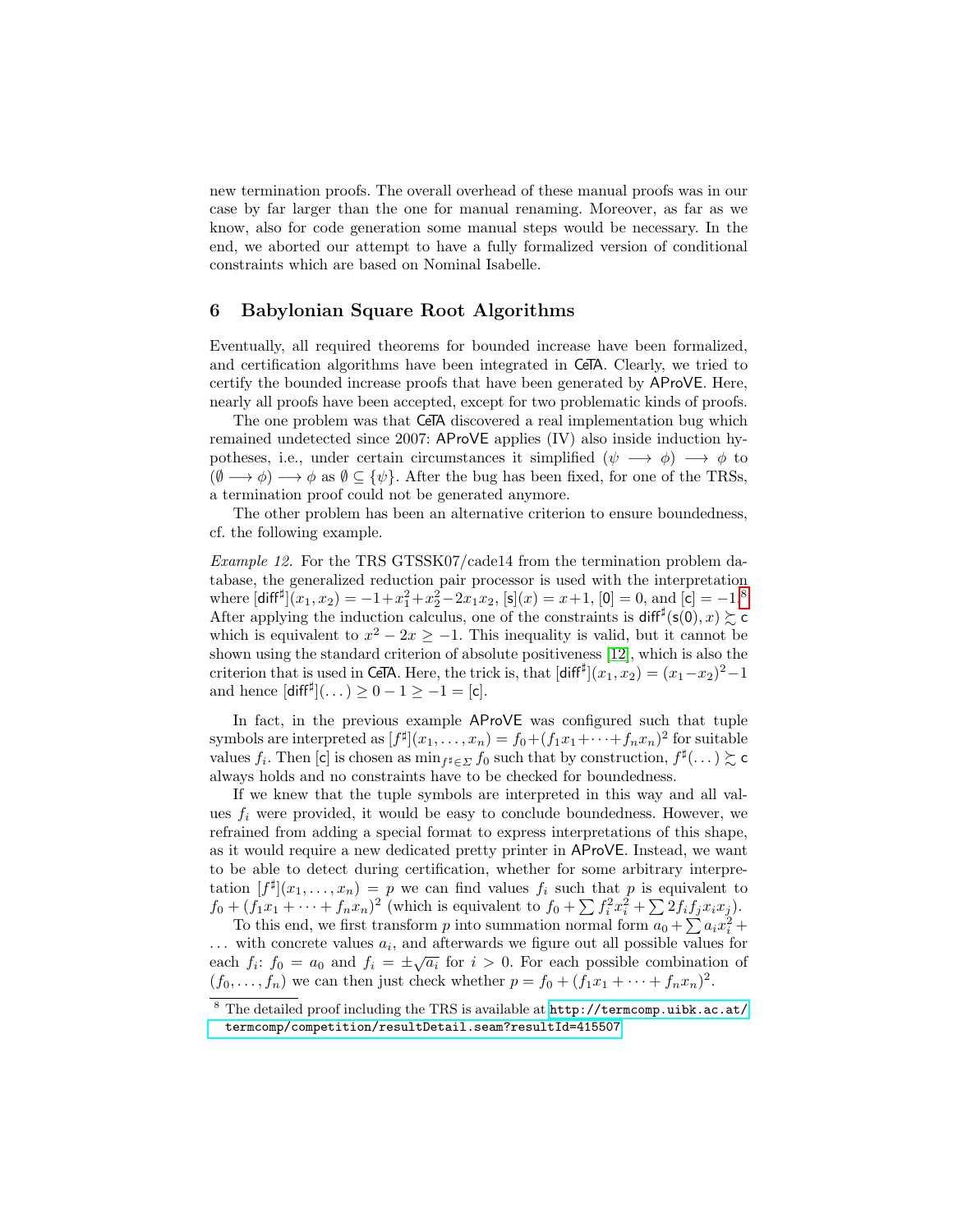However, for computing the values of  $f_i$  we need an executable algorithm to compute square roots of integers and rationals. To this end, we formalized variants of the Babylonian method to efficiently compute square roots. Afterwards, indeed all bounded increase proofs from AProVE could be certified by CeTA (version 2.10).

The original Babylonian algorithm is an instance of Newton's method. It approximates  $\sqrt{n}$  by iteratively computing  $x_{i+1} := \frac{x_i + x_i}{2}$  $\frac{1+x_i}{2}$  until  $x_i^2$  is close enough to n. Although we did not require it—it does not deliver precise results—for completeness we formalized it, where the domain is some arbitrary linearly ordered field of type  $a$ . Here, the main work was to turn the convergence proof into a termination proof. For example, we had to solve the problems that the value to which the function converges is not necessarily a part of the domain: value to which the function converges is not n<br>consider  $\sqrt{2}$  and '*a* being the type of rationals.

The precise algorithms are based on the following adaptation. In order to compute square roots of integers we simply use integer divisions  $x \div y = \lfloor \frac{x}{y} \rfloor$ . Moreover, the result is returned as an option-type, i.e., either we return some number (the square-root), or we return nothing, indicating that there is no integer  $x$ such that  $x^2 = n$ .

> $int\text{-}main x n = (\text{if } x < 0 \lor n < 0 \text{ then } None \text{ else } (\text{if } x^2 \leq n$ then (if  $x^2 = n$  then  $Some\ x$  else  $None)$ else int-main  $((n \div x + x) \div 2) n)$

Termination can be proven more easily by just using  $x$  as measure. Soundness is also trivially proven as we only return *Some* x if  $x^2 = n$ . Indeed, the hardest part was to prove completeness which is stated as follows.

Theorem 13.  $x \geq 0 \implies x^2 = n \implies y^2 \geq n \implies y \geq 0 \implies n \geq 0 \implies$ int-main  $y$   $n = Some x$ .

To this end, we had to show that once the value of  $x^2$  is below n, then there is no solution. Here, in the proof the non-trivial inequality  $(x^2 \div y) \cdot y + y^2 \geq$ 2xy occurred. It trivially holds if one used standard division instead of integer division. However, it took quite a while to prove the desired inequality where we first ran into several dead ends as we tried to use induction on  $x$  or  $y$ . The solution was to express  $x^2$  as  $(y-x)^2+y(2x-y)$  and then divide both summands by  $y$ , cf. the detailed proof in Sqrt-Babylon.thy.

Using soundness and completeness of *int-main*, it was easy to write an algorithm sqrt-int which invokes int-main with a suitable starting value of  $x$  (larger than  $\sqrt{n}$  and performs a case analysis on whether n is 0, positive, or negative.

**Theorem 14.** set (sqrt-int n) =  $\{x : int. x^2 = n\}.$ 

In a similar way we construct a square-root algorithm *sqrt-nat* for the naturals, where int-main is invoked in combination with conversion functions between naturals and integers.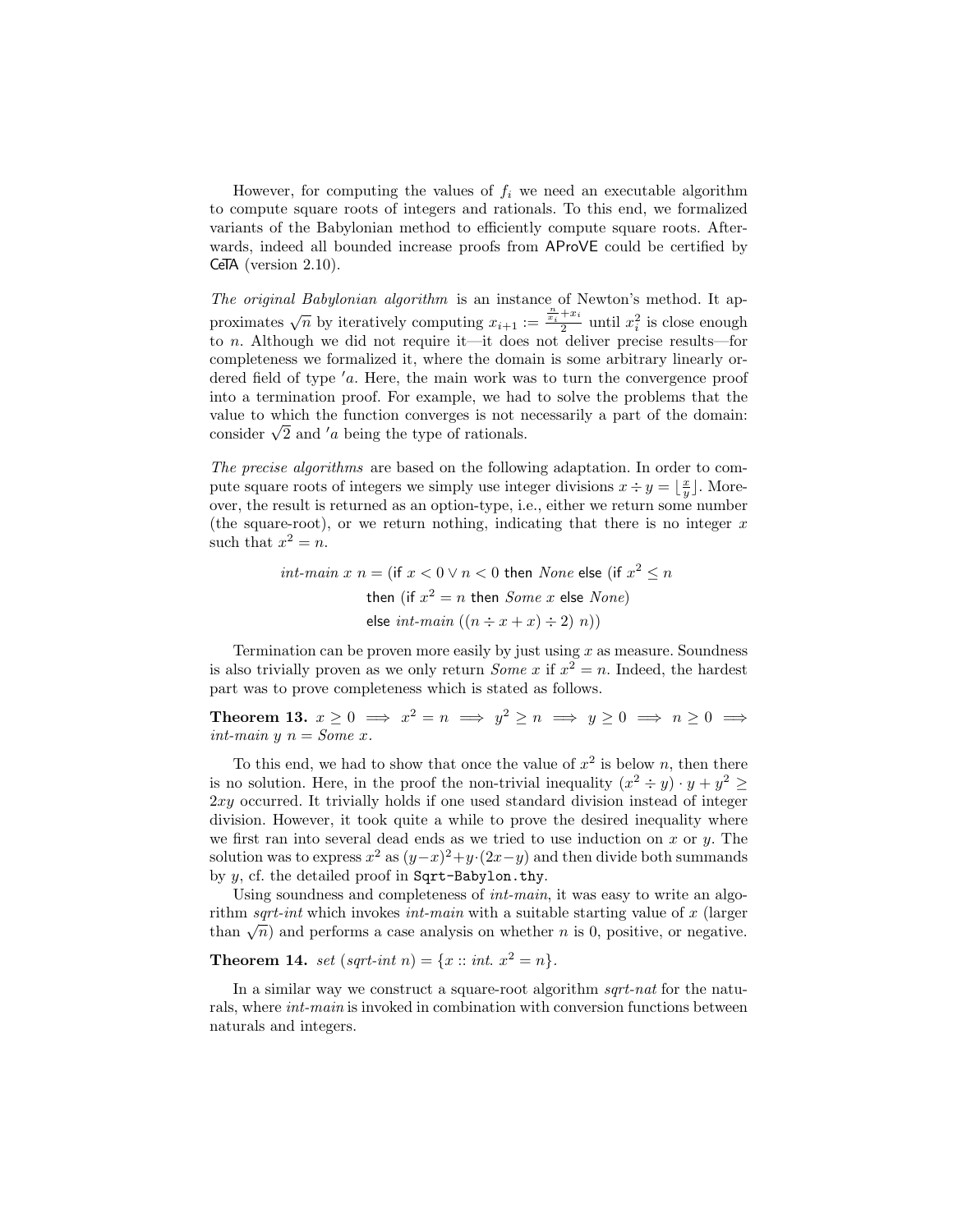**Theorem 15.** set (sqrt-nat n) =  $\{x : \text{nat. } x^2 = n\}.$ 

Note, that since int-main only works on the positive integers, it sounds more sensible to directly implement it over the naturals. Then conditions like  $x \geq 0$ can just be eliminated. Actually, when we started our formalization, we followed this approach. But it turned out that it was by far more cumbersome to perform arithmetic reasoning on the naturals than on the integers. The reason was that differences like  $x - y + z + y$  easily simplify to  $x + z$  over the integers, but require side-conditions like  $x \geq y$  on the naturals. And the amount of required sideconditions was by far larger than storing that certain values are non-negative.

We also formalized an algorithm *sqrt-rat* where we used known facts on coprimality from the Isabelle distribution. In brief, given some rational number  $\frac{p}{q}$ primality from the issue distribution. In order, given some rational number<br>for integers p and q, sqrt-rat returns  $\pm \frac{\sqrt{p}}{\sqrt{q}}$ , if this is well-defined, or nothing.

<span id="page-14-1"></span>**Theorem 16.** set  $(sqrt-rat\ n) = \{x :: rat. \ x^2 = n\}.$ 

Note that using Thm. [16](#page-14-1) one can easily figure out that  $\sqrt{2}$  is an irrational number, just by evaluating that sqrt-rat 2 is the empty list. Moreover, since the Babylonian algorithm is efficient, it also is no problem to check that  $\sqrt{1234567890123456789012345678901234567890}$  is irrational.

#### 7 Summary

We formalized the termination technique of bounded increase. To this end, in addition to the pen-and-paper proof we had to prove the missing fact that signature extensions are sound for innermost rewriting. Moreover, we not only showed that the "obvious reason" for soundness of the induction rule is wrong, but additionally provided a condition under which this obvious reason is sound: unique innermost normalization. This property follows from weak orthogonality, and our formalization contains—as far as we know—the first mechanized proof of the fact that weak orthogonality implies confluence. For the certification algorithm we also required some algorithm to precisely compute square roots, where we adapted the Babylonian approximation algorithm to obtain precise algorithms for the naturals, integers, and rationals.

All variants for computing square roots ( $\approx 700$  lines) have been made available in the archive of formal proofs, and the remaining formalization ( $\approx 4,700$ ) lines) is available at <http://cl-informatik.uibk.ac.at/software/ceta/>.

Acknowledgments We thank Cezary Kaliszyk for his help on Nominal Isabelle and we thank the anonymous referees for their helpful comments and remarks.

# References

<span id="page-14-0"></span>1. T. Arts and J. Giesl. Termination of term rewriting using dependency pairs. Theoretical Computer Science, 236:133–178, 2000.